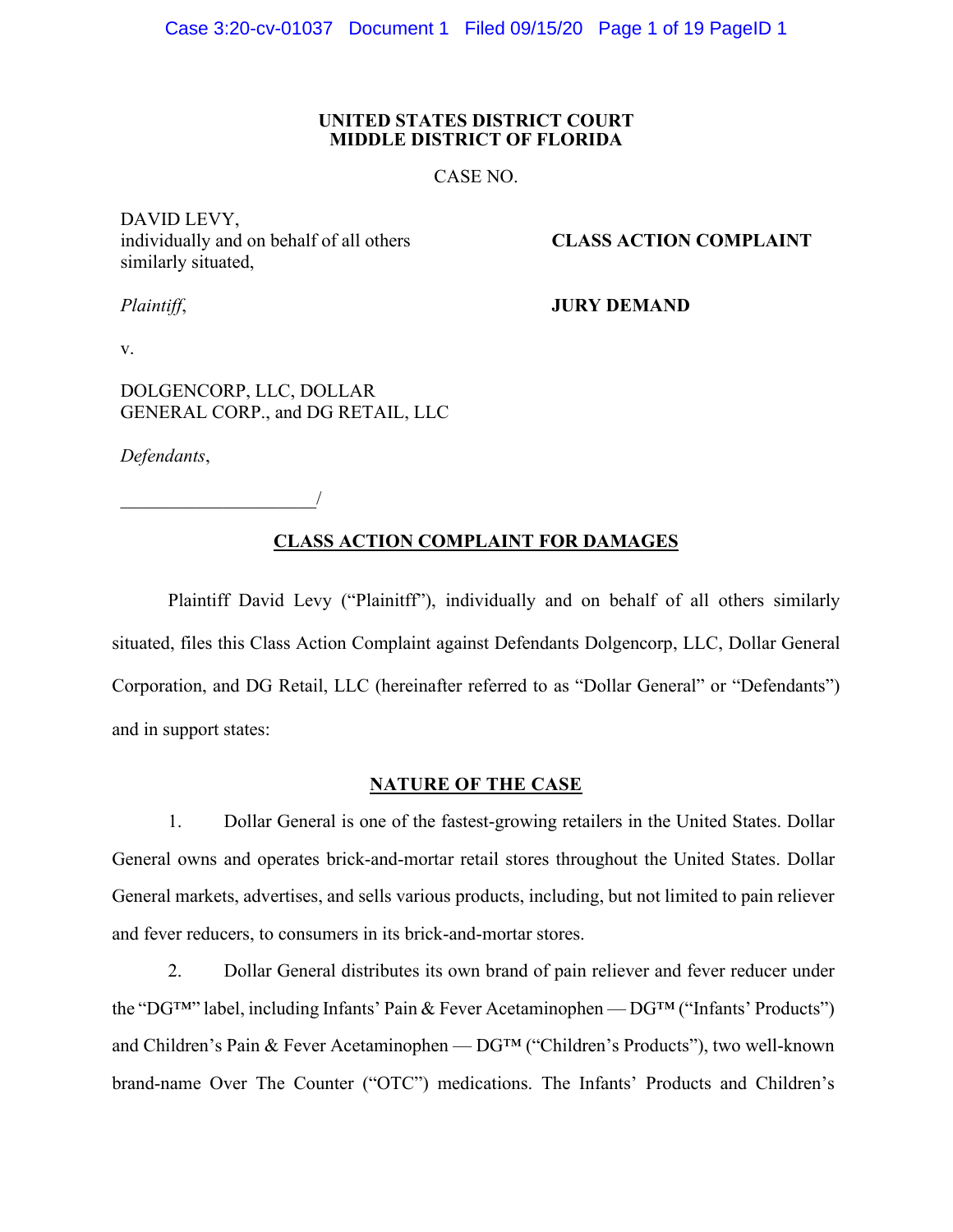#### Case 3:20-cv-01037 Document 1 Filed 09/15/20 Page 2 of 19 PageID 2

Products are collectively hereinafter referred to as the "Products."

3. Acetaminophen, the active ingredient in the Products, can be dangerous, and perhaps even fatal, if taken in large doses. The potential risks associated with acetaminophen overdose terrifies parents and causes them to be extra careful when buying medicine for their children. Dollar General exploits this fear by misleading consumers.

4. It is the manner in which Dollar General markets, labels, and sells the Products in its brick-and-mortar stores that forms the underlying basis for this action.

5. Dollar General's advertisements, marketing representations, and labeling of the Products in its brick-and-mortar stores are misleading, untrue, and likely to deceive reasonable consumers. Dollar General purposely packages Infants' Products with distinctive and yellow lettering of the word "infants'" on the product's front-label, while packaging Children's Products with distinctive and yellow lettering of the word "Children's" on the product's front-label. Furthermore, through Dollar General's packaging and labeling of the Products, Dollar General attempts to deceive reasonable consumers into believing that the active ingredient, acetaminophen, in the similar product Infant Tylenol® is *different* than the active ingredient in Children's Tylenol®, when it knows that the active ingredient is the same. Accordingly, Dollar General distributes, markets, and sells the Products in a manner which deceives reasonable consumers into thinking that infants cannot safely take Children's Products.

6. Furthermore, despite the fact that the Products contain the same exact amount of acetaminophen in the same dosage amounts, Dollar General markets and sells Infants' Products to consumers, such as Plaintiff, at a substantially higher price than Children's Products. In stores, the Infants' Products cost approximately three times as much per ounce than Children's Products for the same amount of medicine.

7. No reasonable consumer would pay approximately three times more for Infants' Products, as compared to Children's Products, unless he or she was deceived into thinking that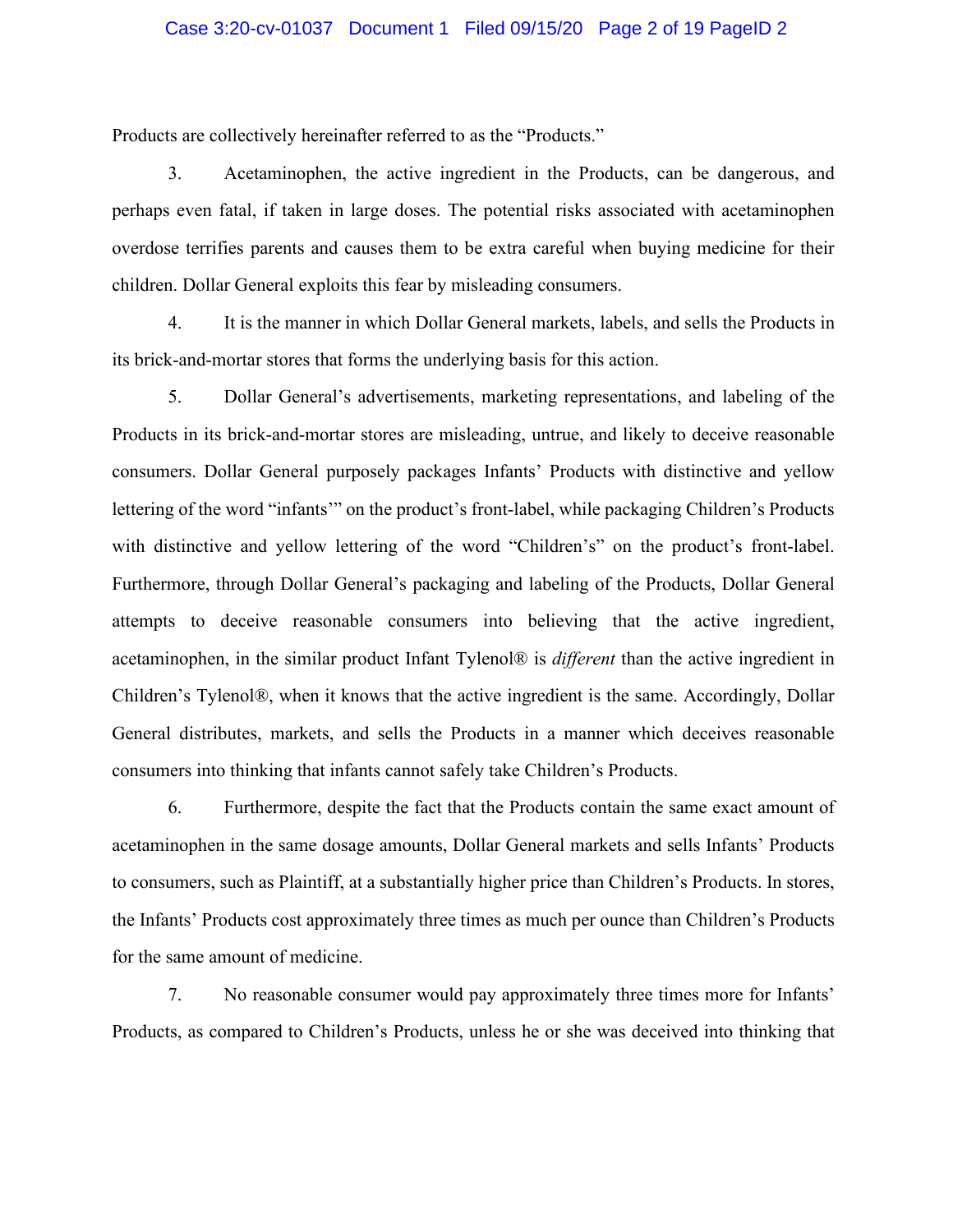infants cannot safely take the Children's Products.

## **JURISDICTION AND VENUE**

8. Jurisdiction and venue are properly vested in this Court because a substantial portion of the acts, events, and/or failure to act giving rise to the claims alleged herein occurred in this judicial district. Additionally, Defendants have substantial business contacts with the State of Florida, or otherwise avails itself of the markets within Florida, through promotion, sale, marketing and distribution of the Products in Florida, to render the exercise of jurisdiction by this Court proper and necessary. Furthermore, Defendants can be brought before this Court pursuant to Florida's long-arm jurisdictional statute.

9. This Court has jurisdiction over this action pursuant to 28 U.S.C. § 1332(d)(2), because (a) the Plaintiff is a member of the putative classes which consist of at least 100 members and Plaintiff and Defendants are citizens of different states; (b) the amount-in-controversy exceeds \$5 million dollars exclusive of interest and costs; and (c) none of the exceptions under 1332 apply to this claim.

10. Venue is proper in this Court because a substantial portion of the acts and course of conduct give rise to the claims alleged occurred within the district and Defendants are subject to personal jurisdiction in this district.

#### **PARTIES**

11. At all relevant times, Plaintiff David Levy, has resided in Green Cove Springs, Florida and purchased the Infants' Products near his residence. Plaintiff has been purchasing Infants' Products for a number of years, and first purchased the Infants' Products in this District for his infant children, and then grandchildren.

12. During his interactions with the Infants' Products, Plaintiff saw and relied upon the Infants' Products packaging and labeling.

13. Plaintiff purchased the Infants' Products because he believed that Infants' Products were specifically formulated for infants based on the marketing and labeling of the Infants' Products. Plaintiff believed that the Infants' Products were different than the Children's Products.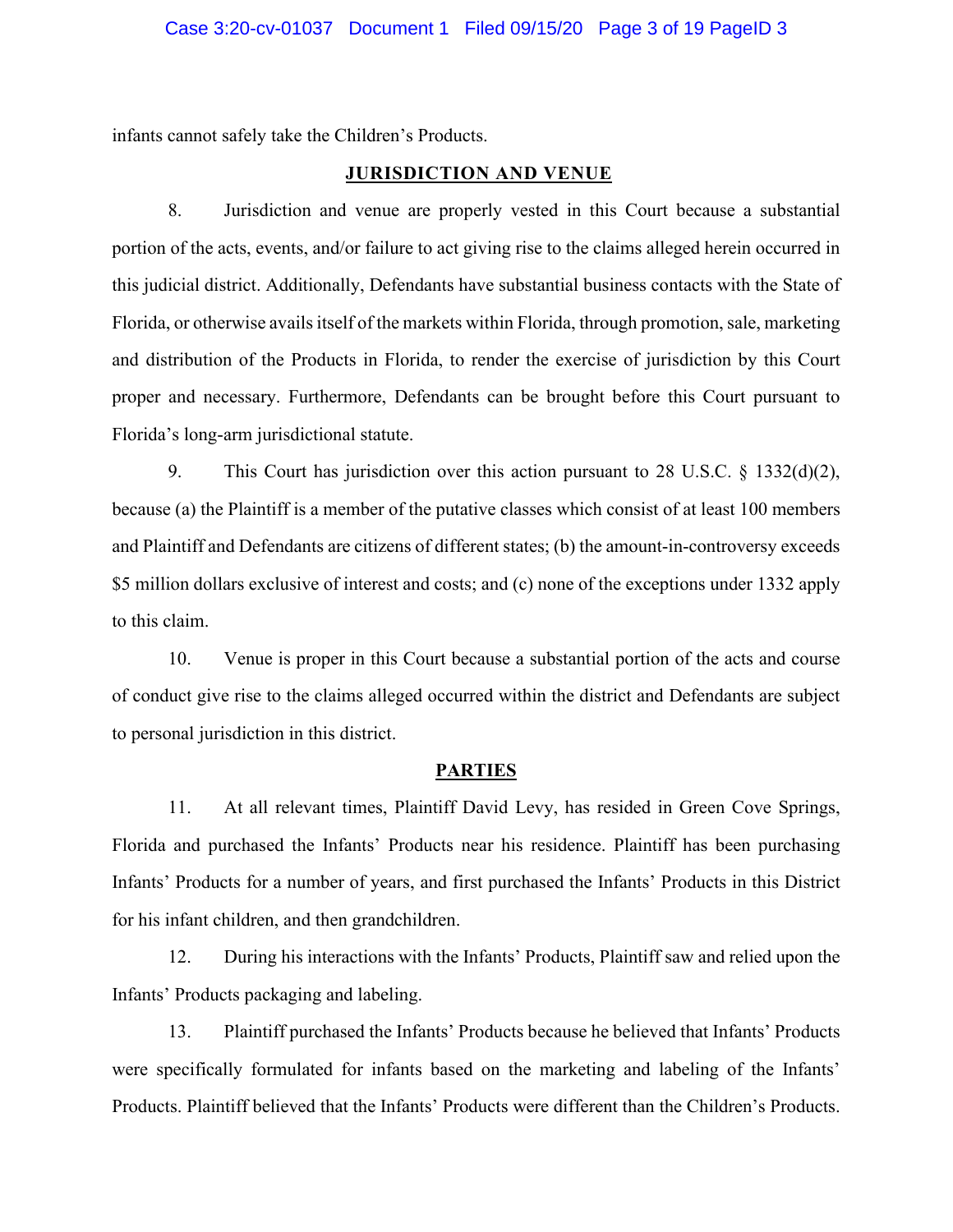#### Case 3:20-cv-01037 Document 1 Filed 09/15/20 Page 4 of 19 PageID 4

If Plaintiff knew that the Infants' Products were no different than the Children's Products, he would not have purchased the Infants' Products or paid a price premium for the Infants' Products.

14. Had Dollar General not made the false, misleading, and deceptive representation that the Infants' Products were formulated and designed for "Infants," nor omitted the fact that the Infants' Products were nothing more than the Children's Products with the word "Infants" prominently displayed, Plaintiff would not have been willing to pay the premium for the Infants' Products, or to purchase the Infants' Products at all. Plaintiff purchased and paid substantially more for the Infants' Products than he would have if he had known the truth about the Infants' Products. The Infants' Products that Plaintiff received were worth less than the Infants' Products for which they paid. Plaintiff was injured in fact and lost money as a result of Dollar General's fraudulent conduct.

15. Plaintiff would like to purchase "Infants" products from Dollar General in the future and regularly visit retail locations where such products are sold. If Plaintiff knew that the Infants' Products' labels were truthful and not misleading, he would purchase the Infants' Products in the future.

16. At present, however, Plaintiff cannot purchase the Infants' Products or in good faith provide them to young children or loved ones because they remain unsure as to whether the labeling of the Products is, and will be, truthful and non-misleading. If the Infants' Products were in fact different from the Children's Products, or if it were disclosed that the Infants' Products were the same as the Children's Products, Plaintiff would purchase the Products in the future, and they would be willing to pay a price premium if they were in fact specially formulated for infants.

17. Defendant Dolgencorp, LLC, upon information and belief, is a wholly owned subsidiary of Dollar General Corporation. Defendant Dolgencorp, LLC is, and at all times mentioned in this Complaint, a corporation organized and existing under the laws of the State of Kentucky with its principal executive offices located at 100 Mission Ridge, Goodlettsville, Tennessee 37072.

18. Defendant Dollar General Corporation is, and at all times mentioned in this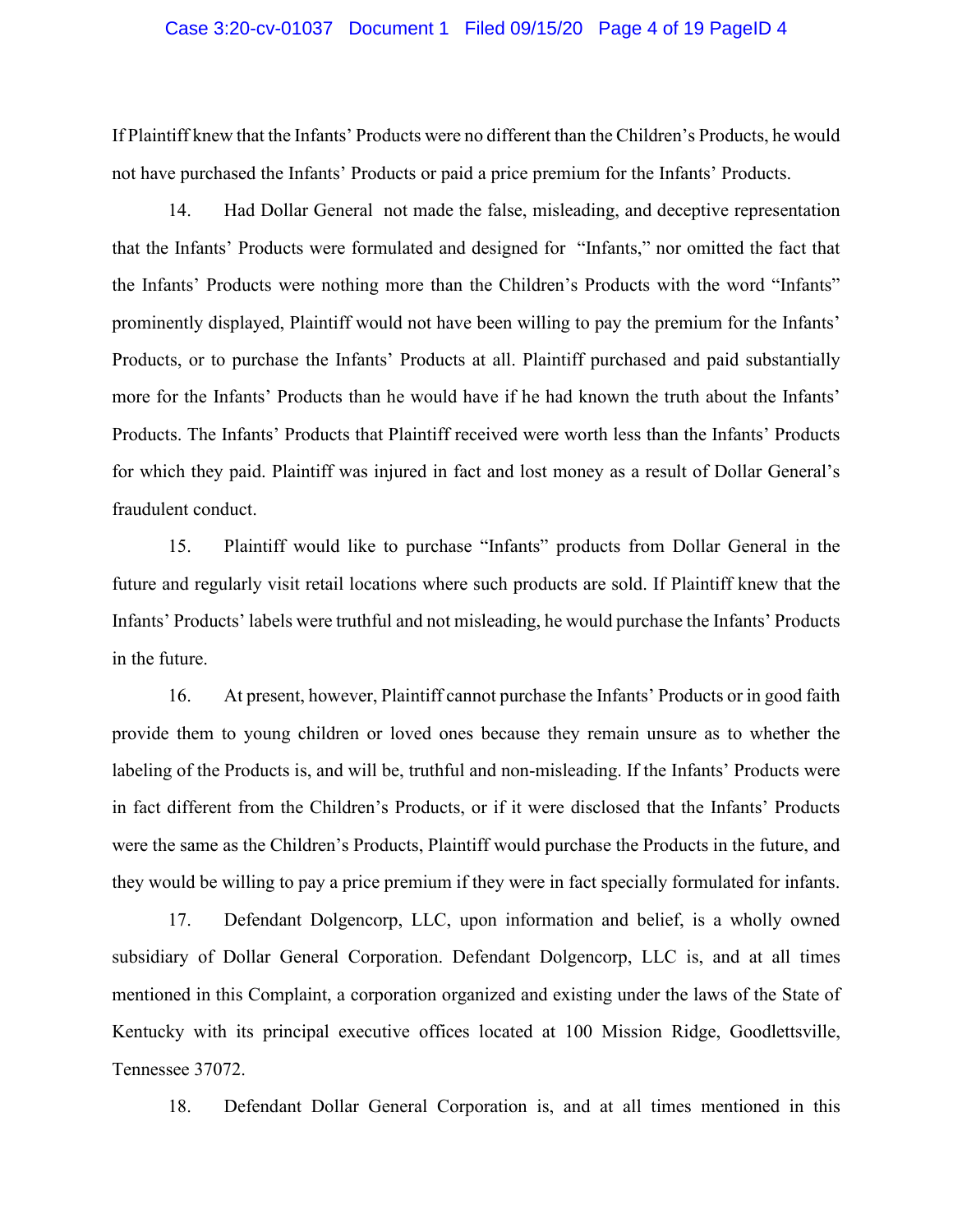#### Case 3:20-cv-01037 Document 1 Filed 09/15/20 Page 5 of 19 PageID 5

Complaint, a corporation organized and existing under the laws of the State of Tennessee with its principal executive offices located at 100 Mission Ridge, Goodlettsville, Tennessee 37072. Defendant Dollar General Corporation does business as "Dollar General."

19. Defendant DG Retail, LLC, upon information and belief, is a wholly owned subsidiary of Dollar General Corporation. Defendant DG Retail, LLC is, and at all times mentioned in this Complaint, a corporation organized and existing under the laws of the State of Tennessee with its principal executive offices located at 100 Mission Ridge, Goodlettsville, Tennessee 37072.

20. Defendants constitute an integrated enterprise because Defendants' related activities (i.e. jointly owning and operating Dollar General retail stores) performed (either through unified operation or common control) by any person or persons [are] for a common business purpose as that term is defined in the FLSA, 29 U.S.C. § 203(r).

## **FACTUAL ALLEGATIONS**

21. Dollar General distributes two different pediatric OTC painkillers – Infants' Products and Children's Products.

22. Prior to the acts giving rise to this Complaint, liquid acetaminophen marketed for "infants" was only available in 80 mg/0.8 mL or 80 mg/mL concentrations, while liquid acetaminophen marketed for "children" was only available in 160 mg/5 mL concentrations.

23. The difference in concentrations caused some consumers to accidentally provide the wrong dosage of medicine to their children, causing them to overdose and, in many cases, suffer significant bodily harm and even death.

24. Between 2000 and 2009, the U.S. Food and Drug Administration (FDA) received reports of twenty (20) children dying from acetaminophen toxicity, and at least three (3) deaths were tied to mix-ups involving the two pediatric medicines.

25. On December 22, 2011, the FDA informed the public that liquid acetaminophen marketed for infants would now only be available in 160 mg/5 mL concentration in order to prevent confusion and reduce the risk of accidental acetaminophen overdoses.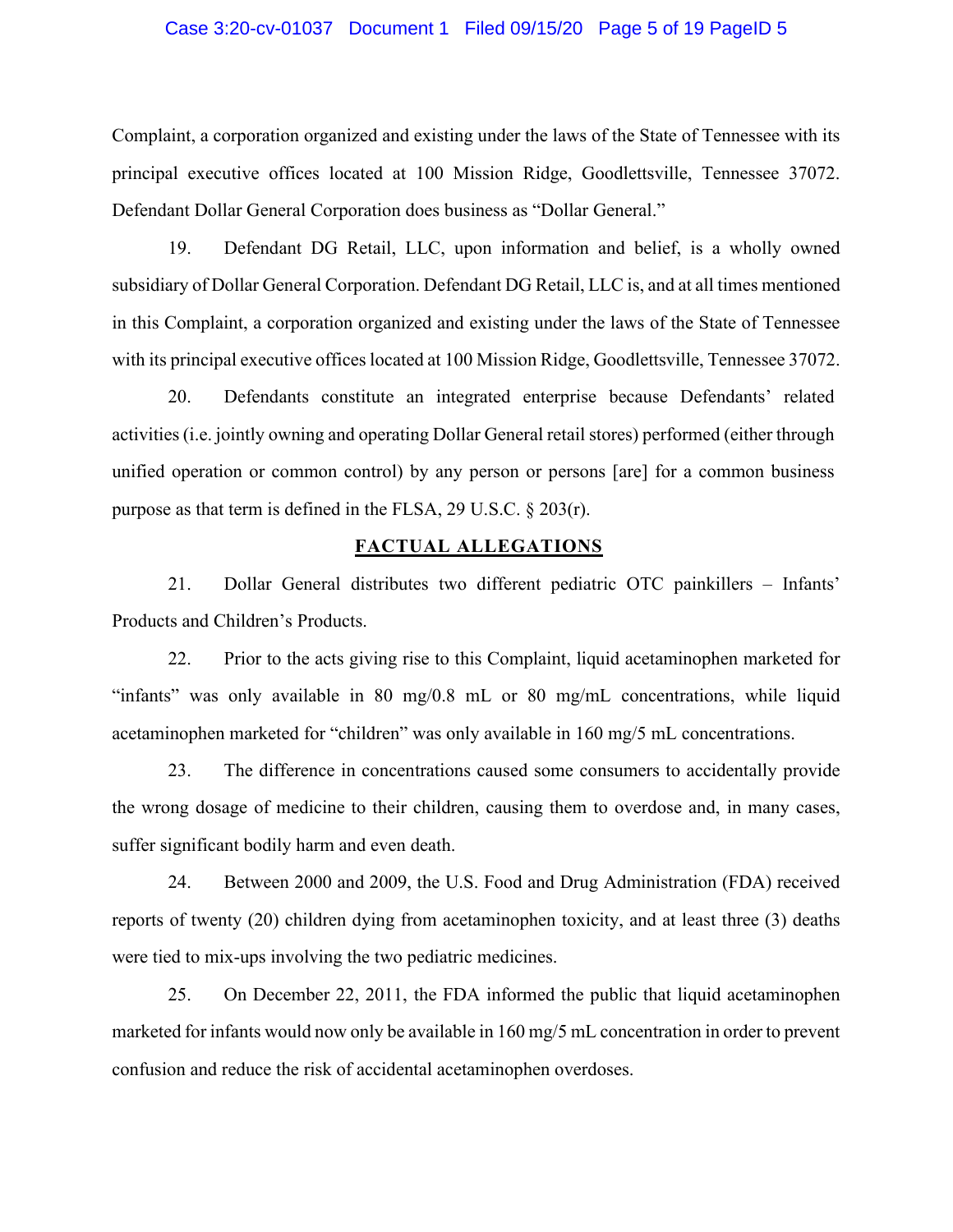#### Case 3:20-cv-01037 Document 1 Filed 09/15/20 Page 6 of 19 PageID 6

26. Since then, the only differences in liquid acetaminophen marketed for infants versus children have been the price and dosing instrument included with the product (i.e. Defendant's Infants' Products come with a syringe while the Children's Products come with a plastic cup).

27. Both of the Products contain the same 160 milligram concentration of acetaminophen, are interchangeable, and are therefore suitable for infants and children, adjusting the dosage based only on the weight and age of the child.

28. Defendant has been engaging in the unfair, unlawful, deceptive, and fraudulent practice of manufacturing, marketing and selling the same product as if it were two unique medicines, such that parents and caregivers mistakenly believe that they cannot purchase the significantly cheaper Children's Products for an infant.

29. Defendant misleads consumers by using deceptive marketing techniques which obscure critical facts from consumers nationwide, namely that infants can safely take Children's Products and that the Products are exactly the same—from consumers nationwide.

30. Defendant deceives consumers so that they will buy the deceptively-labeled Infants' Products for infants, which cost significantly more than the Children's Products, even though the Products actually contain the same amount of acetaminophen in the same dosage amounts.

31. In the pharmaceutical industry, there are various conventions applied in sub-dividing the pediatric population by age. The FDA classification<sup>[1](#page-5-0)</sup> for infants and children is as follows: infant (1 month to [2](#page-5-1) years) and children (2 to 12 years).<sup>2</sup> Similarly, Centers for Disease Control and Prevention ("CDC") define "infants" as being "0-1 year of age,"[3](#page-5-2) while the American

<span id="page-5-0"></span><sup>&</sup>lt;sup>1</sup> Guidance for Industry – General Considerations for Pediatric Pharmacokinetic Studies for Drugs and Biological products, Draft Guidance, US FDA, 10 November 1998.

<span id="page-5-1"></span><sup>&</sup>lt;sup>2</sup> <http://archives.who.int/eml/expcom/children/Items/PositionPaperAgeGroups.pdf> (last visited August 20, 2020).

<span id="page-5-2"></span> $3$  Child Development – Positive Parenting Tips – Infants (0-1 year) (available at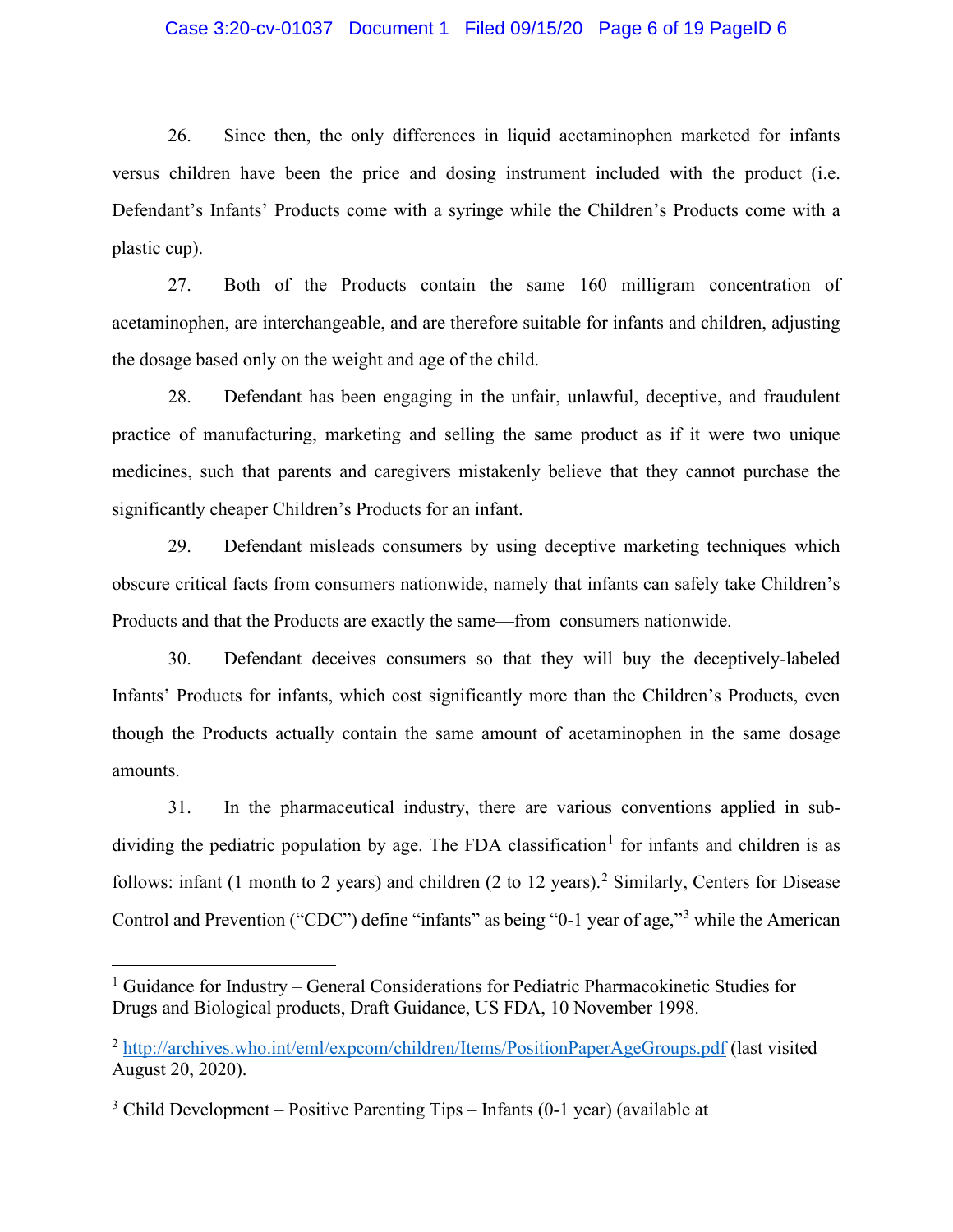## Case 3:20-cv-01037 Document 1 Filed 09/15/20 Page 7 of 19 PageID 7

Academy of Pediatrics has a guide titled "Infant Food and Feeding"[4](#page-6-0) which identifies infants as being between ages 0 and 12 months.<sup>[5](#page-6-1)</sup> Consumers may reasonably believe that a product that is labeled and marketed for consumption by "infants" is specifically meant to be used by those between the ages of zero months to two years old.

32. Defendant distributes, markets, and sells the Products in a manner that deceives reasonable consumers into thinking that infants cannot safely take the Children's Products.

33. Specifically, Dollar General distinguishes the two products by calling one "infants" and one "children's" in distinctive and yellow lettering.

[https://www.cdc.gov/ncbddd/childdevelopment/positiveparenting/infants.html\)](https://www.cdc.gov/ncbddd/childdevelopment/positiveparenting/infants.html) (last visited August 20, 2020)

<span id="page-6-0"></span><sup>4</sup> AAP.org, Infant Food and Feeding (available at [https://www.aap.org/en-us/advocacy-and](https://www.aap.org/en-us/advocacy-and-policy/aap-health-initiatives/HALF-Implementation-Guide/Age-Specific-Content/Pages/Infant-Food-and-Feeding.aspx)[policy/aap-health-initiatives/HALF-Implementation-Guide/Age-Specific-Content/Pages/Infant-](https://www.aap.org/en-us/advocacy-and-policy/aap-health-initiatives/HALF-Implementation-Guide/Age-Specific-Content/Pages/Infant-Food-and-Feeding.aspx)[Food-and-Feeding.aspx\)](https://www.aap.org/en-us/advocacy-and-policy/aap-health-initiatives/HALF-Implementation-Guide/Age-Specific-Content/Pages/Infant-Food-and-Feeding.aspx) (last visited August 21, 2020)

<span id="page-6-1"></span><sup>&</sup>lt;sup>5</sup> *Id.* at "Infant Timeline" (available at [https://www.aap.org/en-us/advocacy-and-policy/aap](https://www.aap.org/en-us/advocacy-and-policy/aap-health-initiatives/HALF-Implementation-Guide/Age-Specific-Content/Pages/Infant-Timeline.aspx)[health-initiatives/HALF-Implementation-Guide/Age-Specific-Content/Pages/Infant-](https://www.aap.org/en-us/advocacy-and-policy/aap-health-initiatives/HALF-Implementation-Guide/Age-Specific-Content/Pages/Infant-Timeline.aspx)[Timeline.aspx\)](https://www.aap.org/en-us/advocacy-and-policy/aap-health-initiatives/HALF-Implementation-Guide/Age-Specific-Content/Pages/Infant-Timeline.aspx)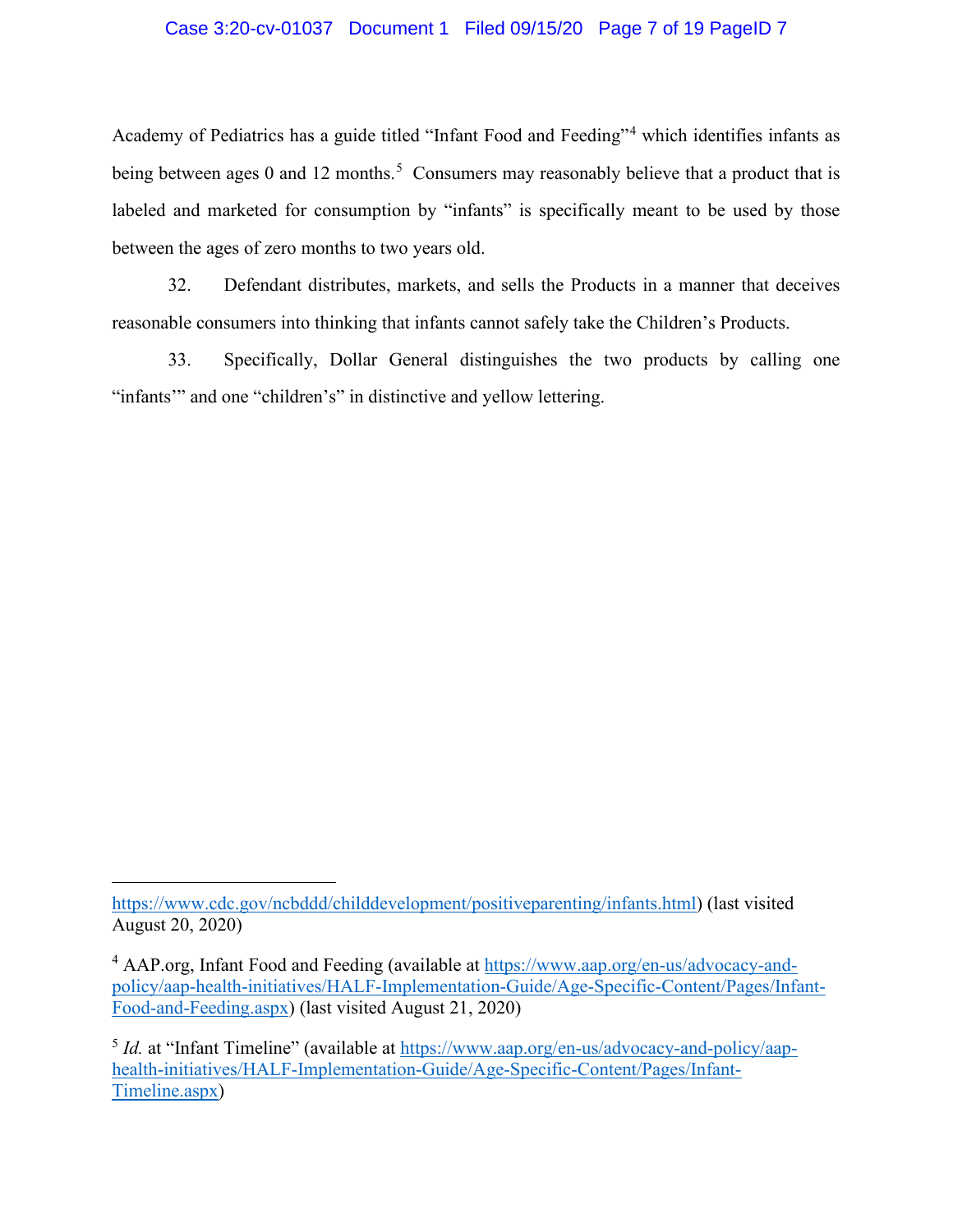

34. Additionally, at the top right corner of the Infants' Products, Dollar General states "Compare to active ingredient of Infants' Tylenol® Oral Suspension," while the top right corner of the Children's Products states, "Compare to active ingredient of Infants' Tylenol® Oral Suspension." Through this wording, Dollar General attempts to deceive reasonable consumers into believing that the active ingredient, acetaminophen, in Infant Tylenol® is *different* than the active ingredient in Children's Tylenol®, when it knows that the active ingredient is the same.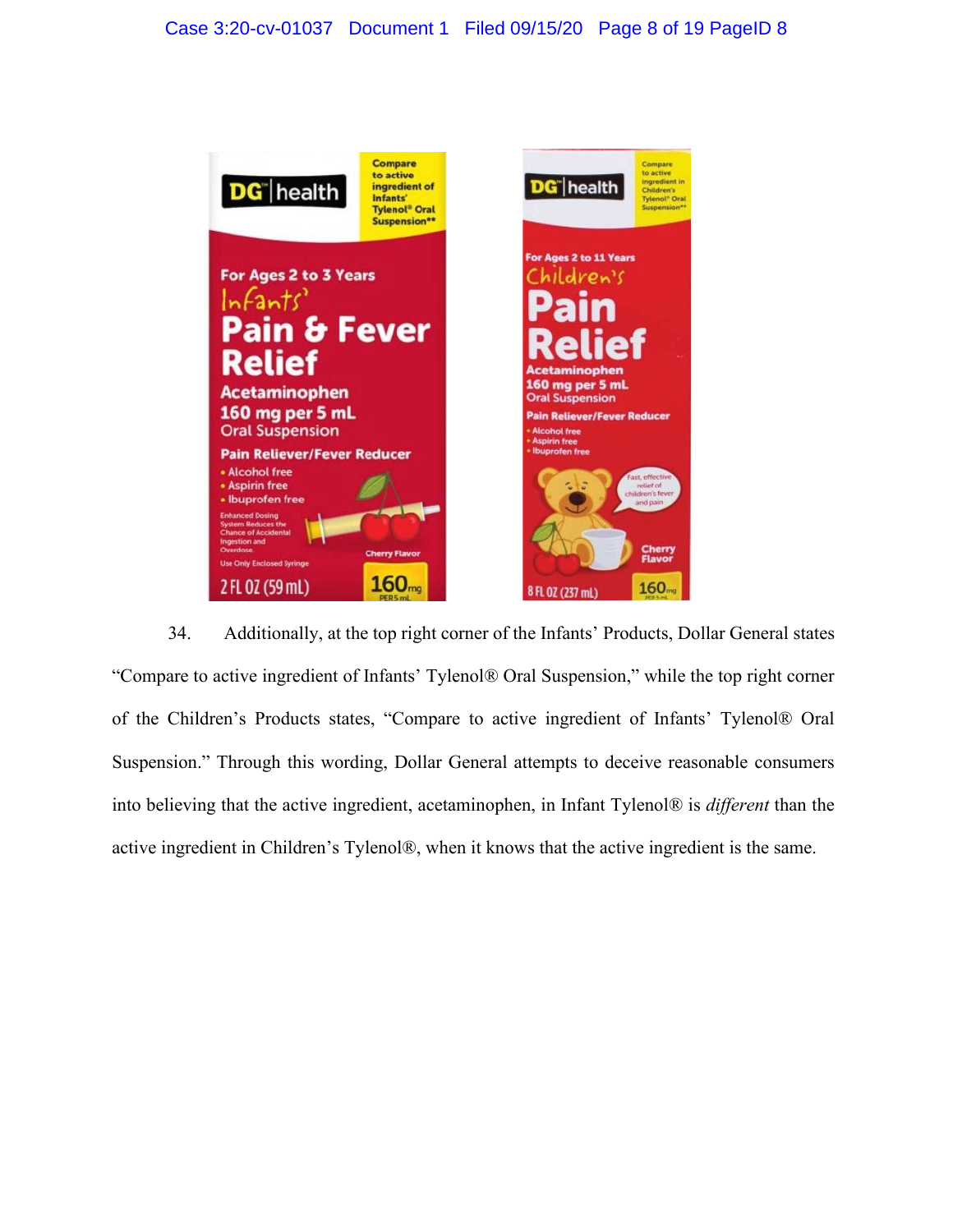## Case 3:20-cv-01037 Document 1 Filed 09/15/20 Page 9 of 19 PageID 9



35. Furthermore, despite the fact that the Products contain the same exact amount of acetaminophen in the same dosage amounts, Dollar General markets and sells Infants' Products to consumers, such as Plaintiff, at a substantially higher cost than the Children's Products. In stores, Infants' Products costs approximately three times as much per ounce over Children's Products for the same amount of medicine.

36. Defendant further misleads consumers by placing "Ages 2-3" on the Infants' Products. Despite the inclusion of an age range, reasonable consumers believe that a product specifically labeled "infants" is just that, for infants. And no reasonable consumer (as confirmed by most generous FDA age classification, which confirms an infant is ages 1 month to 2 years) would believe that an "infant" is a 2 or 3 year old.

37. Dollar General knows that consumers, such as Plaintiff, are particularly more cautious about what medicine they give to infants. Indeed, parenting resources express the conventional understanding that infants *cannot* tolerate medicines meant for older children. For example, the popular parenting website "What to Expect" warns "Always use the infant formulations; never give your baby a medication intended for older kids or adults."<sup>[6](#page-8-0)</sup> This

<span id="page-8-0"></span> $6$  Colleen de Bellefonds, "Children's Medication Safety Tips and Guidelines." What to Expect (Jan. 22, 2019) (available at [https://www.whattoexpect.com/family/childrens-health-and](https://www.whattoexpect.com/family/childrens-health-and-safety/medication-safety-guidelines-tips#:%7E:text=Always%20use%20the%20infant%20formulations,baby%20in%20a%20sitting%20position.)[safety/medication-safety-guidelines-](https://www.whattoexpect.com/family/childrens-health-and-safety/medication-safety-guidelines-tips#:%7E:text=Always%20use%20the%20infant%20formulations,baby%20in%20a%20sitting%20position.)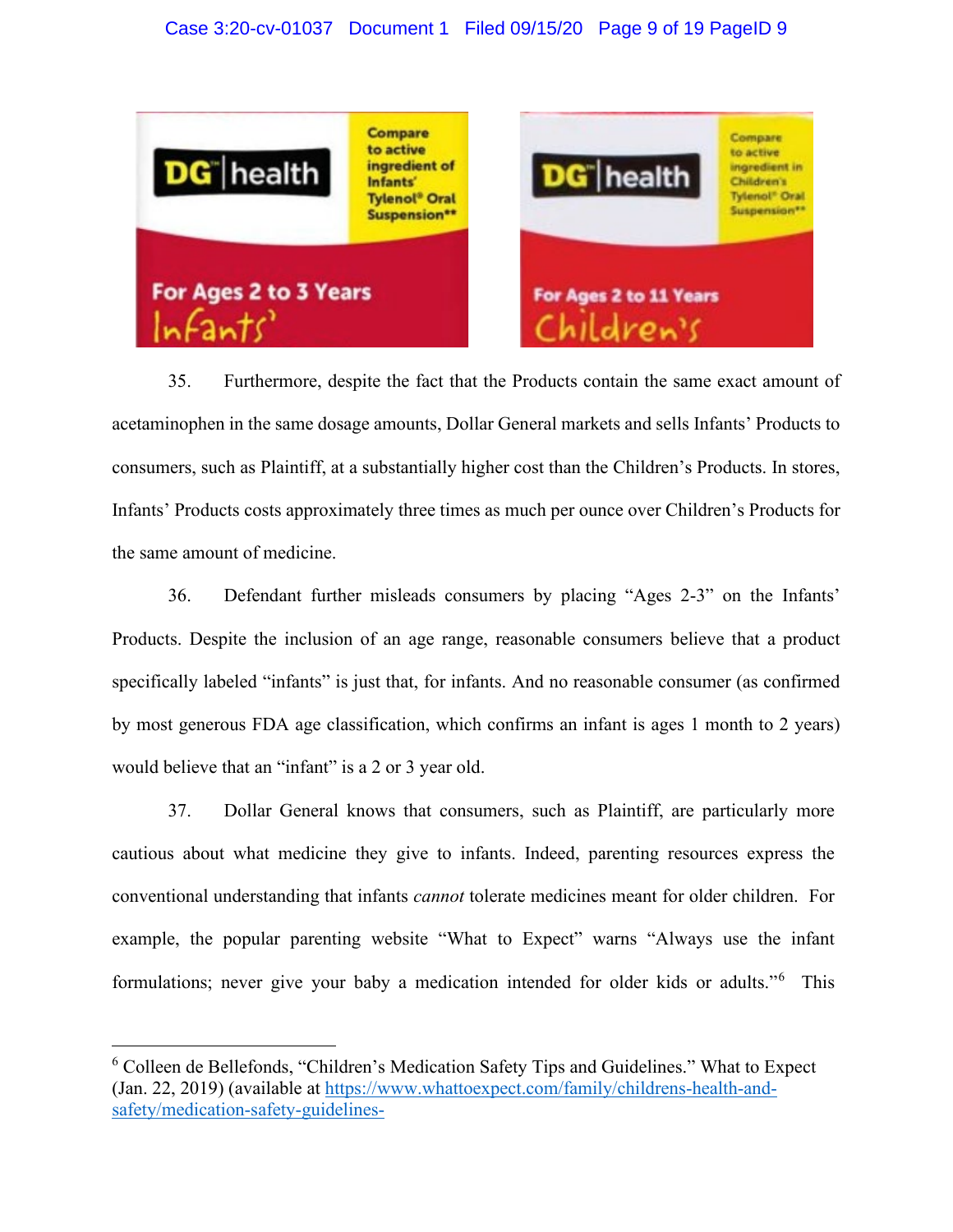#### Case 3:20-cv-01037 Document 1 Filed 09/15/20 Page 10 of 19 PageID 10

conventional understanding holds particularly true for parents and caregivers when they are giving their infant a medicine that has caused accidental deaths in the past.

38. No reasonable consumer would be willing to pay more money – and certainly not three times as much per ounce – for Infants' Products unless he or she had good reason to believe that Infants' Products were different than Children's Products.

39. Indeed, Dollar General's misrepresentations and omissions, as described above, would be important to a reasonable consumer in deciding whether to purchase Infants' Products.

#### **RULE 9(b) ALLEGATIONS**

40. Dollar General made material misrepresentations and failed to adequately disclose that the Products are the same. Except as identified herein, Plaintiff and Class members are unaware, and therefore, unable to identify, the true names and identities of those individuals at Dollar General who are responsible for such material misrepresentations and omissions.

41. Dollar General made material misrepresentations regarding Infants' Products. Specifically, Dollar General marketed, labeled and sold Infants' Products in a manner to indicate to reasonable consumers that they are superior or somehow more appropriate for infants than Children's Products to justify charging the inflated price of Infants' Products. These representations were false and misleading because Infants' Products are the same as Children's Products.

42. Dollar General's advertising, in-store labeling, marketing, and placement of the Products contained the material misrepresentations, omissions, and non-disclosures continuously

[tips#:~:text=Always%20use%20the%20infant%20formulations,baby%20in%20a%20sitting%20](https://www.whattoexpect.com/family/childrens-health-and-safety/medication-safety-guidelines-tips#:%7E:text=Always%20use%20the%20infant%20formulations,baby%20in%20a%20sitting%20position.) [position.\)](https://www.whattoexpect.com/family/childrens-health-and-safety/medication-safety-guidelines-tips#:%7E:text=Always%20use%20the%20infant%20formulations,baby%20in%20a%20sitting%20position.) (emphasis added)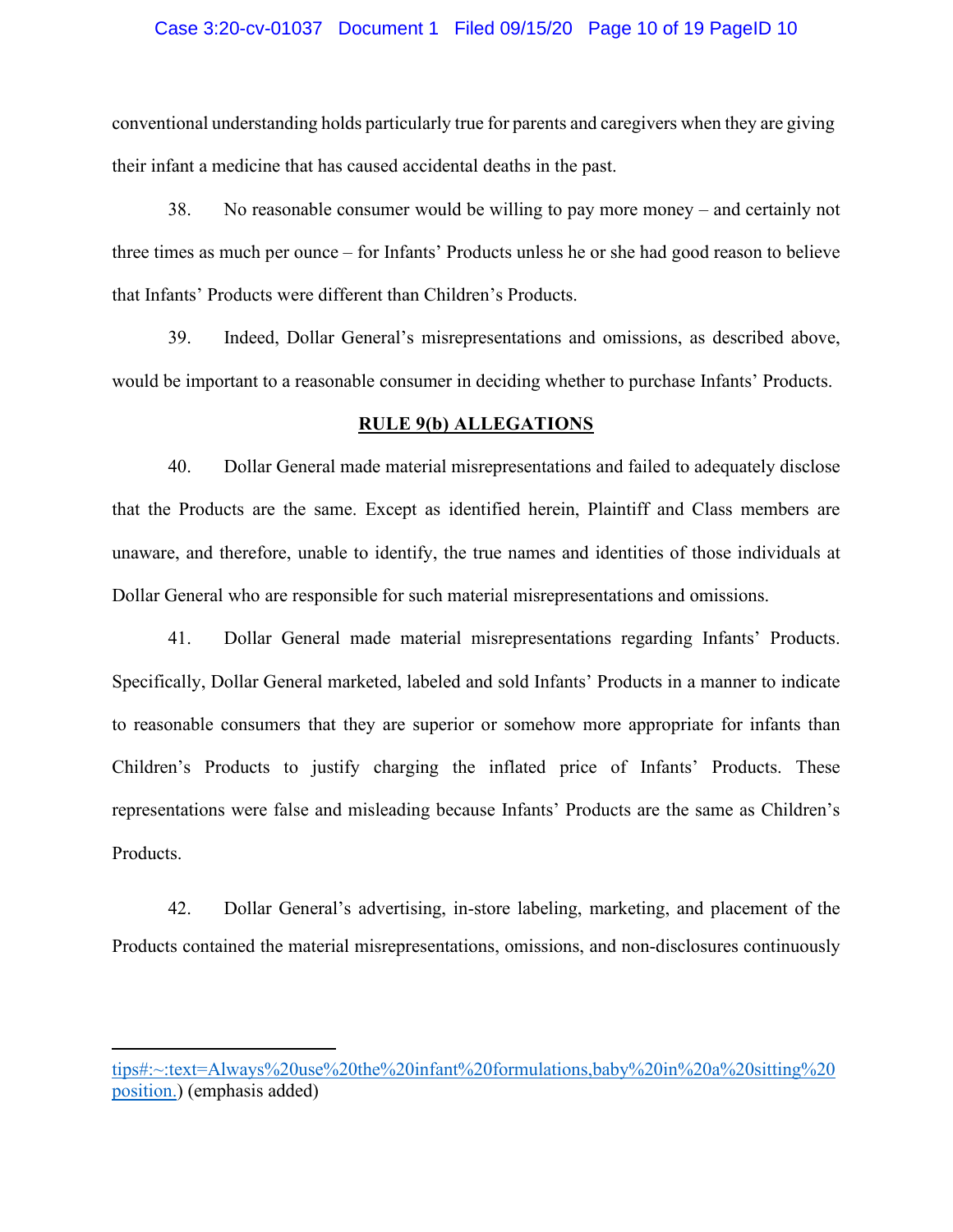#### Case 3:20-cv-01037 Document 1 Filed 09/15/20 Page 11 of 19 PageID 11

at every point of purchase and consumption throughout the Class Period.

43. Dollar General made numerous misrepresentations on the advertising, in-store labeling, and marketing of Infants' Products that were designed to, and, in fact, did, mislead Plaintiff and Class members into purchasing Infants' Products.

44. Dollar General made these material misrepresentations, omissions, and nondisclosures for the express purpose of inducing Plaintiff and other reasonable consumers to purchase or otherwise pay a price premium for Infants' Products based on the belief that Infants' Products were specifically designed for infants and different from the identical Children's Products. Dollar General profited by selling Infants' Products to thousands of unsuspecting consumers.

#### **CLASS ACTION ALLEGATIONS**

45. Plaintiff seeks to bring this action as a class action, under Federal Rule of Civil Procedure 23, on behalf of himself and all others similarly situated. Plaintiff seeks to represent the following classes:

- a. The "Nationwide Class," which consists of: All individuals and entities in the United States who purchased Infants' Products in Dollar General's brick-and-mortar stores during the class period.
- b. The "Florida Class," which consists of: All individuals and entities in Florida who purchased Infants' Products in Dollar General's brick-andmortar stores during the class period.

46. The following persons are excluded from the Nationwide Class, and Florida Class (collectively, the "Classes"): Dollar General, any entity in which Dollar General has a controlling interest or which has a controlling interest in Dollar General, and Dollar General's legal representatives, assigns and successors. Also excluded are the judges to whom this case is assigned and any member of the judge's immediate family.

47. Plaintiff reserves the right to re-define the Classes prior to class certification.

48. The Classes satisfy the numerosity, commonality, typicality, adequacy,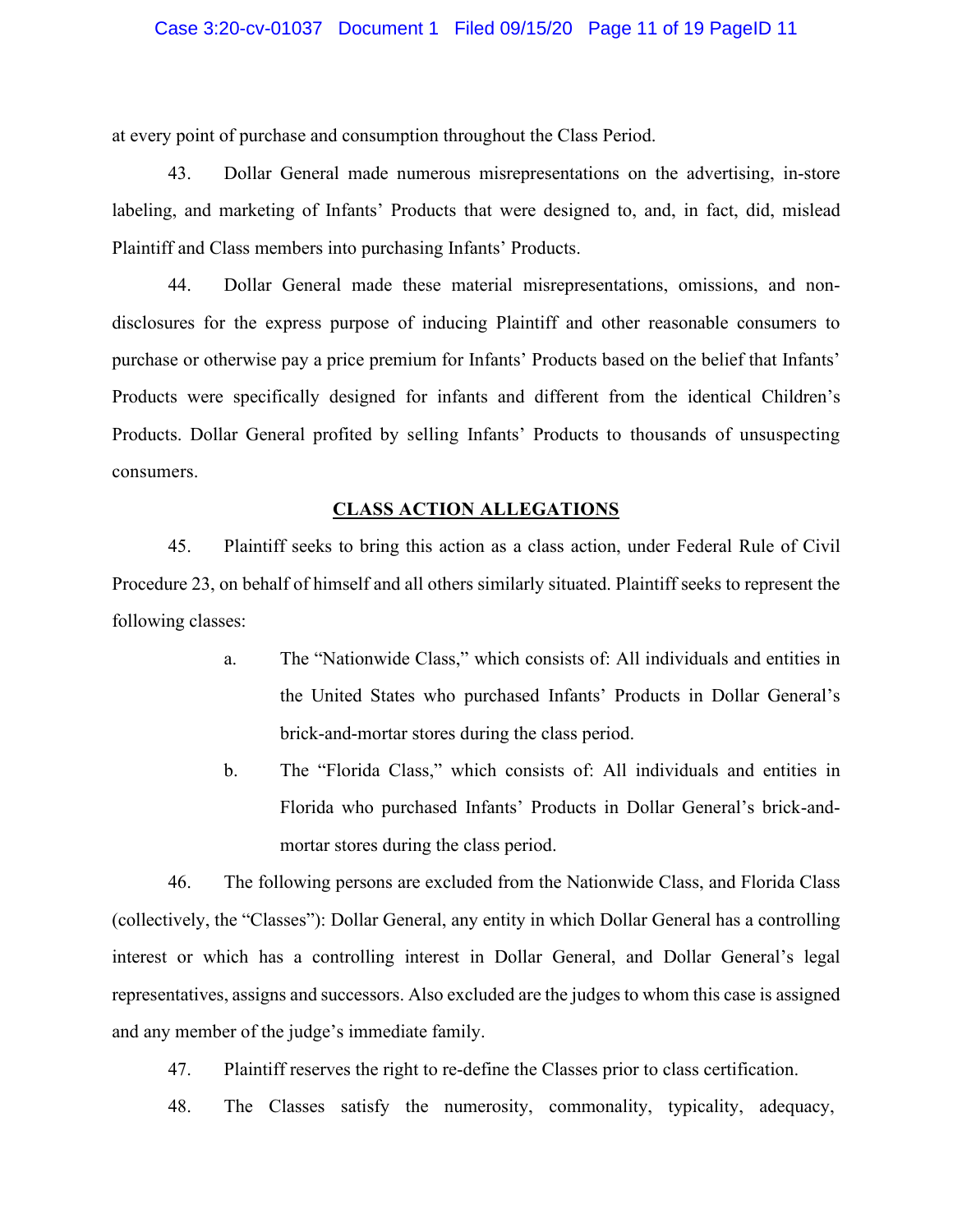#### Case 3:20-cv-01037 Document 1 Filed 09/15/20 Page 12 of 19 PageID 12

predominance, and superiority requirement of Federal Rule of Civil Procedure 23(a) and (b)(3).

49. **Numerosity:** The members of the Classes are so numerous that joinder of all members of the Classes is impracticable. Although the precise number of members of the Classes is unknown to Plaintiff at this time, on information and belief, the proposed Classes contain thousands of purchasers of Infants' Products who have been damaged by Dollar General's conduct as alleged herein.

50. **Existence and Predominance of Common Questions of Law and Fact:** There are questions of law and fact common to the Classes. These questions predominate over individual questions because the actions of Dollar General complained of herein were generally applicable to the Classes. These legal and factual questions include, but are not limited to:

- a. Whether Infants' Products and Children's Products are the same;
- b. Whether Dollar General knew or should have known that Infants' Products and Children's Products are the same;
- c. Whether Dollar General's conduct and/or omissions in its marketing, labeling and selling the Infants' product in the manner discussed herein indicated to the members of the Classes that Infants' Products were superior or somehow more appropriate for infants than Children's Products;
- d. Whether Dollar General's misrepresentations and omissions were material to reasonable consumers;
- e. Whether Dollar General's labeling, marketing, and the sale of Infants' Products constitute false advertising;
- f. Whether Dollar General's conduct injured Plaintiff and the Classes and, if so, the extent of the damages; and
- g. The appropriate remedies for Dollar General's conduct.

51. All questions as to the representations and publicly disseminated advertisements and statements attributable to Dollar General at issue herein are similarly common. A determination of Dollar General's knowledge regarding the misleading and deceptive nature of the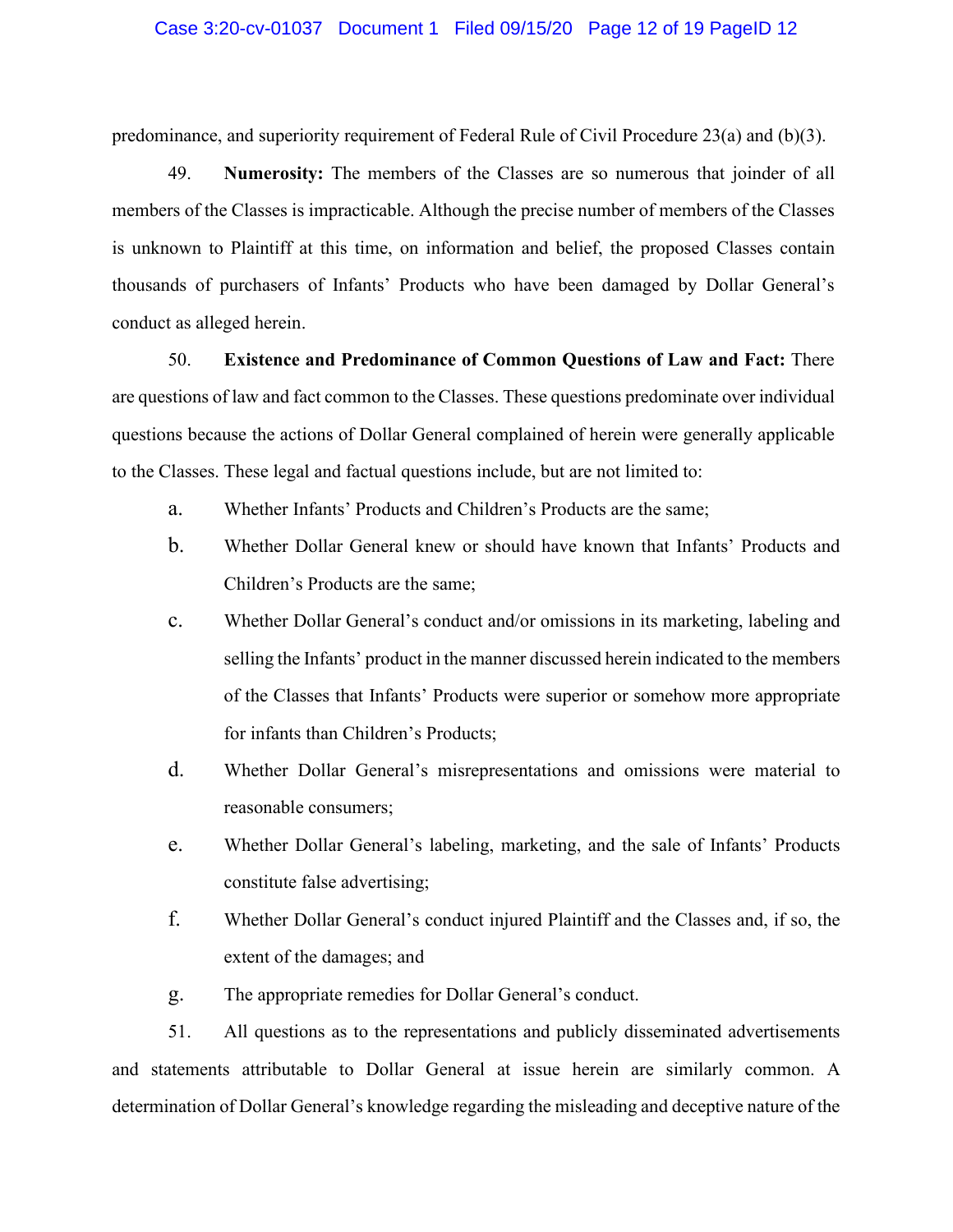#### Case 3:20-cv-01037 Document 1 Filed 09/15/20 Page 13 of 19 PageID 13

statements made in its website, advertisements, and labels will be applicable to all members of the Classes. Furthermore, whether Dollar General violated any applicable state laws and pursued the course of conduct complained of herein, whether Dollar General acted intentionally or recklessly in engaging in the conduct described herein, and the extent of the appropriate measure of injunctive and declaratory relief, damages and restitutionary relief are common questions to the Classes.

52. **Typicality:** Plaintiff's claims are typical of the Classes because Dollar General injured all members of the Classes through the uniform misconduct described herein; all members of the Classes were subject to Dollar General's false, misleading, and unfair marketing practices and representations, including the false and misleading claim that Infants' Products were different from Children's Products warranting a premium price; and Plaintiff seeks the same relief as the members of the Classes.

53. Further, there are no defenses available to Dollar General that are unique to Plaintiff.

54. **Adequacy of Representation:** The representative Plaintiff is a fair and adequate representative of the Classes because his interests do not conflict with the interests of the members of the Classes. The representative Plaintiff will prosecute this action vigorously, is highly motivated to seek redress against Dollar General, and has selected competent counsel that is experienced in class action and other complex litigation. The representative Plaintiff and his counsel are committed to prosecuting this action vigorously on behalf of the Classes and have the resources to do so.

55. **Superiority:** The class action mechanism is superior to other available means for the fair and efficient adjudication of this controversy for reasons including but not limited to the following:

a. The damages individual members of the Classes suffered are small compared to the burden and expense of individual prosecution of the complex and extensive litigation needed to address Dollar General's conduct.

b. It would be virtually impossible for the members of the Classes individually to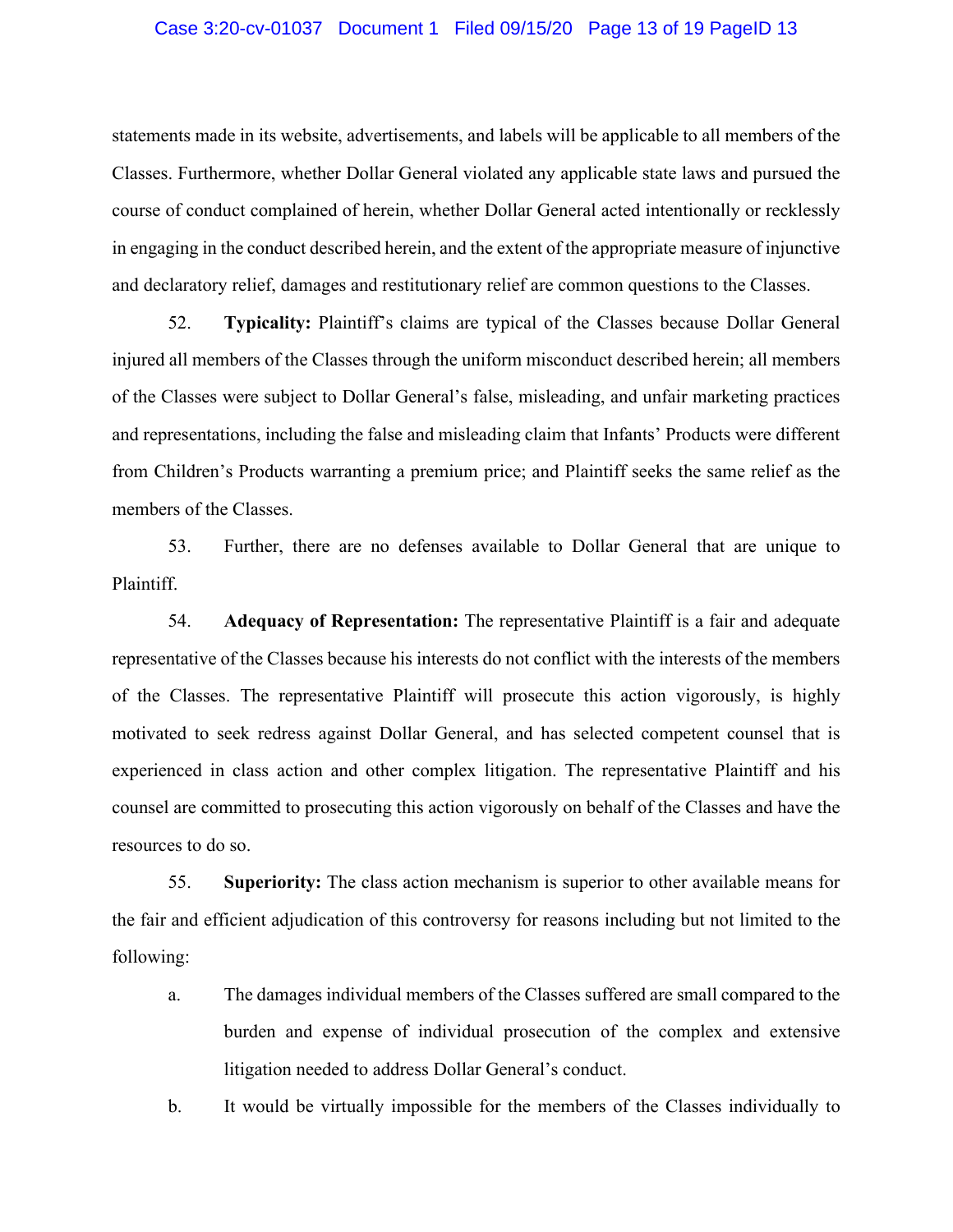#### Case 3:20-cv-01037 Document 1 Filed 09/15/20 Page 14 of 19 PageID 14

redress effectively the wrongs done to them. Even if they could afford such individual litigation, the court system could not. Individualized litigation would unnecessarily increase the delay and expense to all parties and to the court system and presents a potential for inconsistent or contradictory rulings and judgments. By contrast, the class action device presents far fewer management difficulties, allows the hearing of claims which might otherwise go unaddressed because of the relative expense of bringing individual lawsuits, and provides the benefits of single adjudications, economies of scale, and comprehensive supervision by a single court.

- c. The prosecution of separate actions by the individual members of the Classes would create a risk inconsistent or varying adjudications with respect to individual members of the Classes members, which would establish incompatible standards of conduct for Dollar General.
- d. The prosecution of separate actions by individual members of the Classes would create a risk of adjudications with respect to them that would, as a practical matter, be dispositive of the interests of other members of the Classes not parties to adjudications or that would substantively impair or impede their ability to protect their interests.

56. The claims of the Classes may be certified under Rule 23(b)(1), (b)(2) and/or (b)(3). The members of the Class also seek declaratory and injunctive relief but also seek sizeable monetary relief.

## **FIRST CAUSE OF ACTION Violation of FDUTPA, Florida Statute §§ 501.201, et seq. (On Behalf of Plaintiff and the Florida Subclass)**

57. Plaintiff hereby incorporates by reference paragraphs 1 through 56, above, as if fully set forth herein.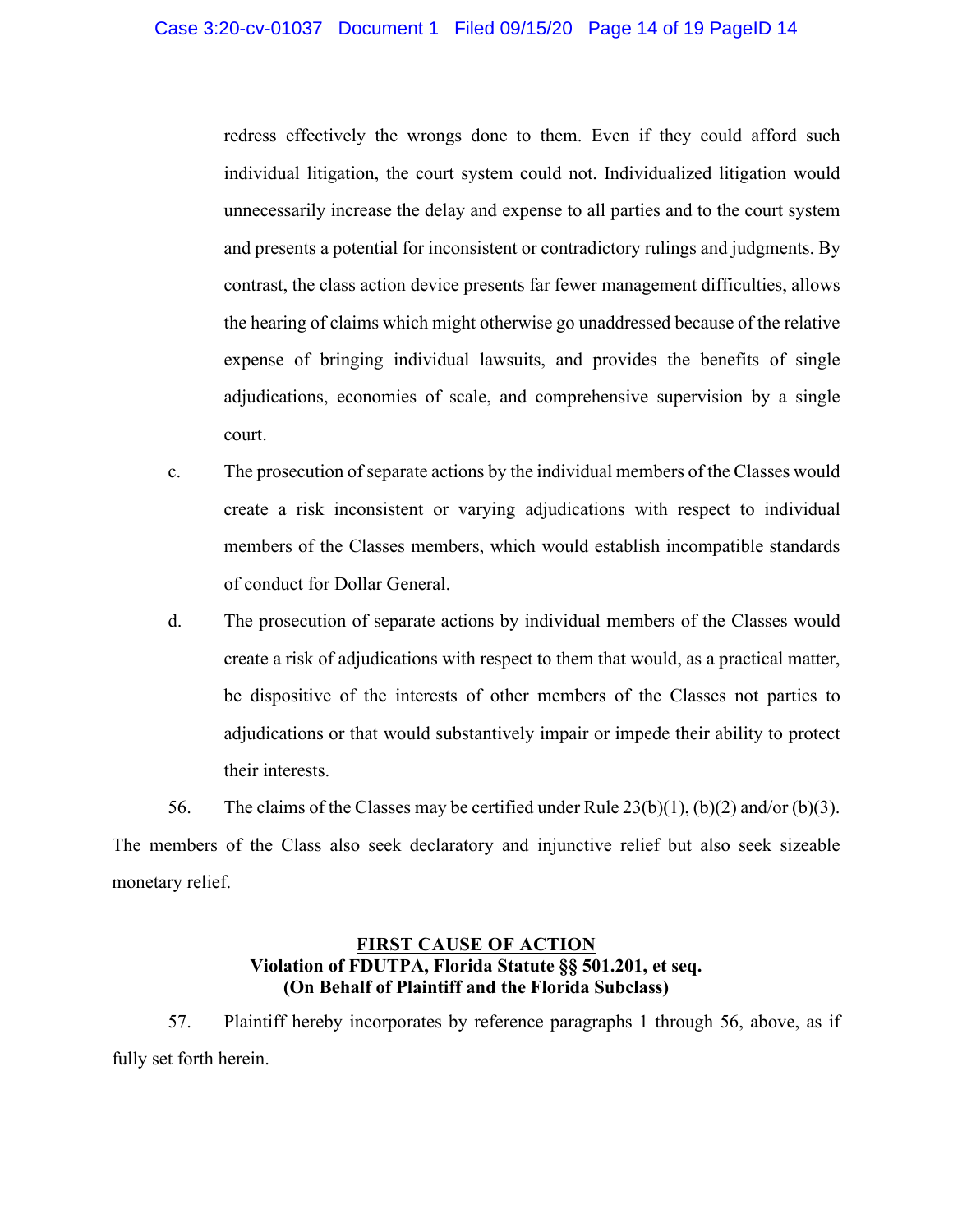#### Case 3:20-cv-01037 Document 1 Filed 09/15/20 Page 15 of 19 PageID 15

58. Plaintiff and members of the Florida Subclass bring this Florida Deceptive and Unfair Trade Practices Act ("FDUTPA") claim, pursuant to Florida Statute § 501.211, which creates a private right of action for consumers, including Plaintiff and members of the Florida Subclass, to seek declaratory relief, injunctive relief, actual damages, and attorneys' fees and costs as provided in Florida Statute § 501.2105. All such relief is sought in this Count, and Plaintiff and all members of the Florida Subclass are entitled to such relief.

59. Florida Statute § 501.204(1), prohibits "Unfair methods of competition, unconscionable acts or practices, and unfair or deceptive acts or practices in the conduct of any trade or commerce."

60. Among other purposes, FDUTPA is intended "[t]o protect the consuming public and legitimate business enterprises from those who engage in unfair methods of competition, or unconscionable, deceptive, or unfair acts or practices in the conduct of any trade or commerce." Fla. Stat. § 501.202.

61. Dollar General, at all relevant times, solicited, advertised, offered, provided and distributed goods in the State of Florida, and thereby was engaged in trade or commerce as defined by Fla. Stat. § 501.203(8).

62. Plaintiff and all members of the Florida Subclass were, at all relevant times, consumers, as defined by Fla. Stat. § 501.203(7), and are thus entitled to seek the relief alleged in this Count.

63. Dollar General engaged in unfair and deceptive acts, in violation of Fla. Stat. § 501.204, when making representations, including in the Products' labels and packaging, that its Products contained specific amounts of acetaminophen, when in fact, the Products did not contain those amounts.

64. It was reasonable for consumers, including Plaintiff and members of the Florida Subclass, to rely on Dollar General's representations about the amount of acetaminophen in the Products. Had consumers like Plaintiff and members of the Florida Subclass known that those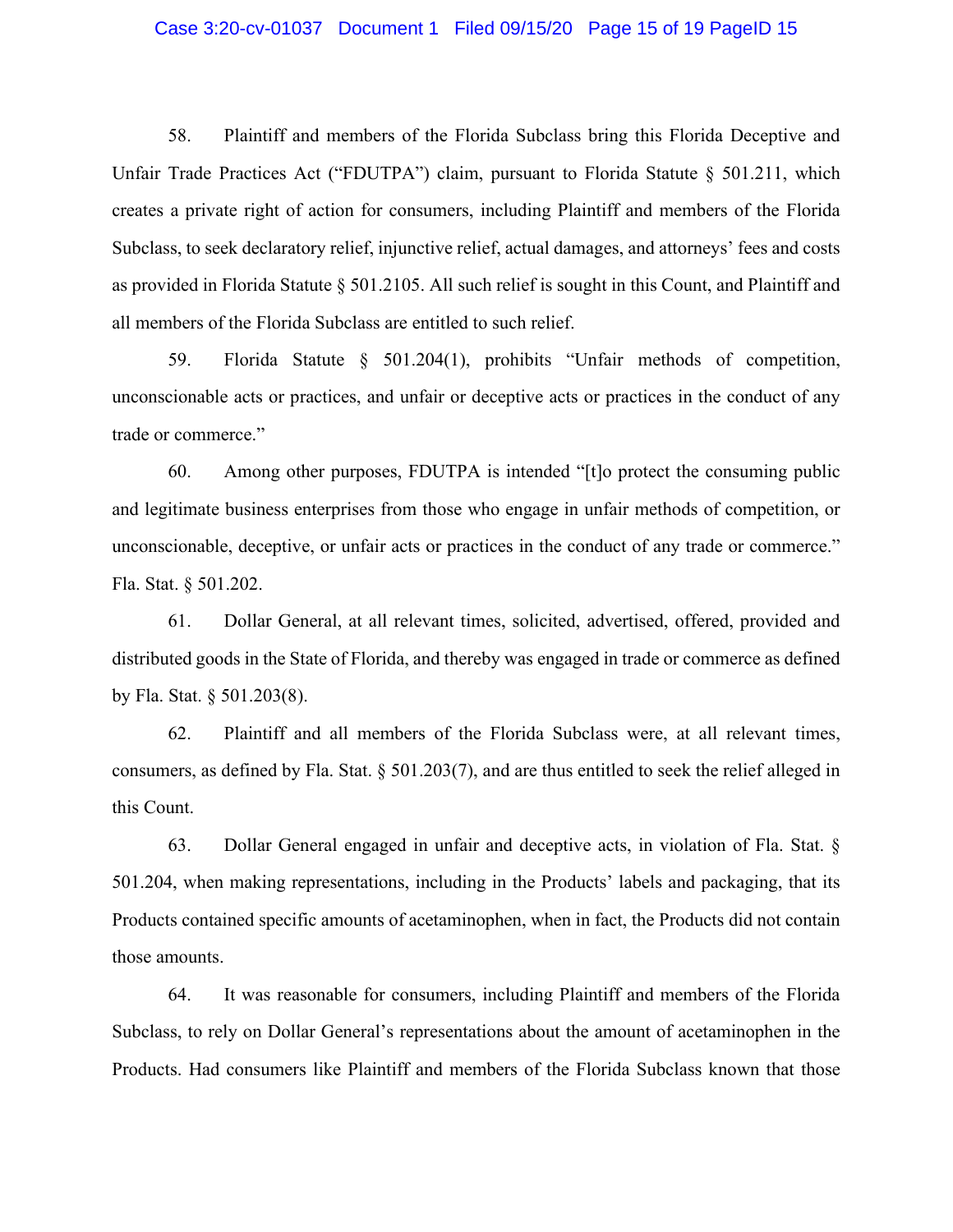#### Case 3:20-cv-01037 Document 1 Filed 09/15/20 Page 16 of 19 PageID 16

representations were false and misleading, they would not have purchased the Products or would have paid less for them.

65. Dollar General 's unfair and/or deceptive acts were likely to deceive reasonable consumers, such as Plaintiff and members of the Florida Subclass, about the true nature of the Products that Dollar General manufactures, distributes, and sells.

66. As a direct and proximate result of Dollar General's violations of the abovereferenced statutes concerning FDUTPA, Plaintiff and members of the Florida Subclass suffered legally cognizable injuries and are therefore entitled to actual damages, declaratory and injunctive relief, and attorneys' fees and costs.

## **SECOND CAUSE OF ACTION Violation of The Magnuson-Moss Warranty Act, 15 U.S.C. § 2301** *et seq.* **(On behalf of Plaintiff and Nationwide Class)**

67. Plaintiff hereby incorporates by reference paragraphs 1 through 56, above, as if fully set forth herein.

68. Plaintiff brings this cause of action on behalf of himself and on behalf of the Nationwide Class. Upon certification, the Class will consist of more than 100 named plaintiffs.

69. The Magnuson-Moss Warranty Act provides a federal remedy for consumers who have been damaged by the failure of a supplier or warrantor to comply with any obligation under a written warranty or implied warranty, or other various obligations established under the Magnuson-Moss Warranty Act, 15 U.S.C. § 2301 *et seq*.

70. The Infants' Products are "consumer products" within the meaning of the Magnuson-Moss Warranty Act, 15 U.S.C. § 2301(1).

71. Plaintiff and the Nationwide Class members are "consumers" within the meaning of the Magnuson-Moss Warranty Act, 15 U.S.C. § 2301(3).

72. Dollar General is the "supplier" and "warrantor" of the Infants' Products within the meaning of the Magnuson-Moss Warranty Act, 15 U.S.C. §§ 2301(4) & 2301(5).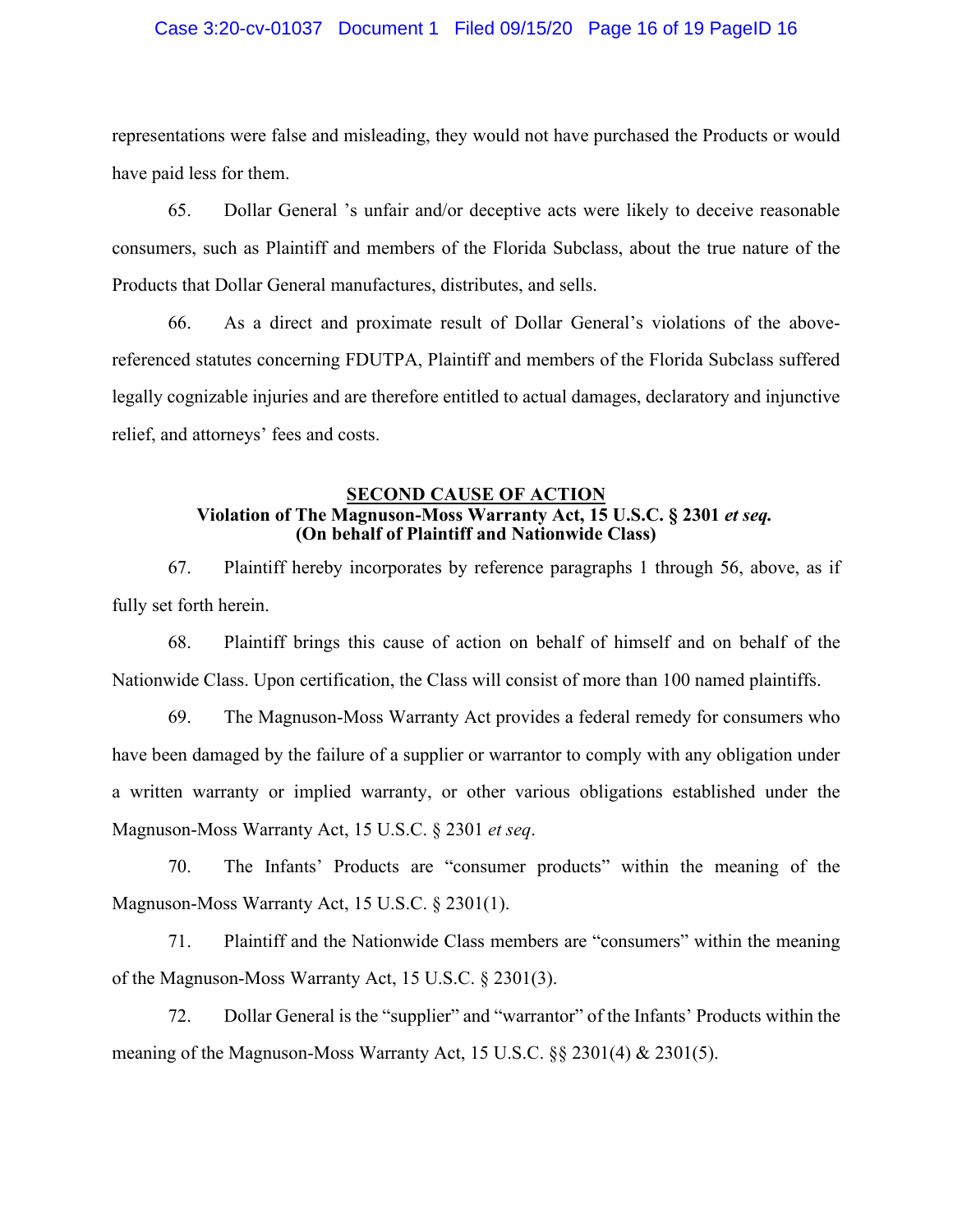#### Case 3:20-cv-01037 Document 1 Filed 09/15/20 Page 17 of 19 PageID 17

73. Dollar General represented in writing that the Infants' Products were manufactured or designed for infants by prominently displaying the word "infants'" on the front-label packaging and the product information and price tags displayed next to Infants' Products on the store shelves.

74. These statements were made in connection with the sale of the Infants' Products, relate to the nature of the Infants' Products, and affirm and promise that the Infants' Products are as represented, and as a result, the statements constitute "written warranties" within the meaning of the Magnuson-Moss Warranty Act, 15 U.S.C. § 2301(6)(A).

75. As alleged herein, Dollar General breached the written warranty by selling Infants' Products that were nothing more than Children's Products with the word "infants" prominently displayed.

76. The Infants' Products do not conform to Dollar General's written warranty and therefore violate the Magnuson-Moss Warranty Act, 15 U.S.C. § 2301 *et seq*. Consequently, Plaintiff and the Nationwide Class have suffered injury and are entitled to damages in an amount to be proven at trial.

#### **THIRD CAUSE OF ACTION Unjust Enrichment (On behalf of Plaintiff and Nationwide Class)**

77. Plaintiff hereby incorporates by reference paragraphs 1 through 56, above, as if fully set forth herein.

78. Plaintiff, on behalf of himself and the Nationwide Class members, brings a common law cause of action for unjust enrichment.

79. Dollar General's conduct violated, *inter alia*, state and federal law by manufacturing, advertising, marketing, and selling Infants' Products while misrepresenting and omitting material facts.

80. Dollar General's unlawful conduct, as described in this Complaint, allowed it to knowingly generate substantial revenues from the sale of Infants' Products at the expense of, and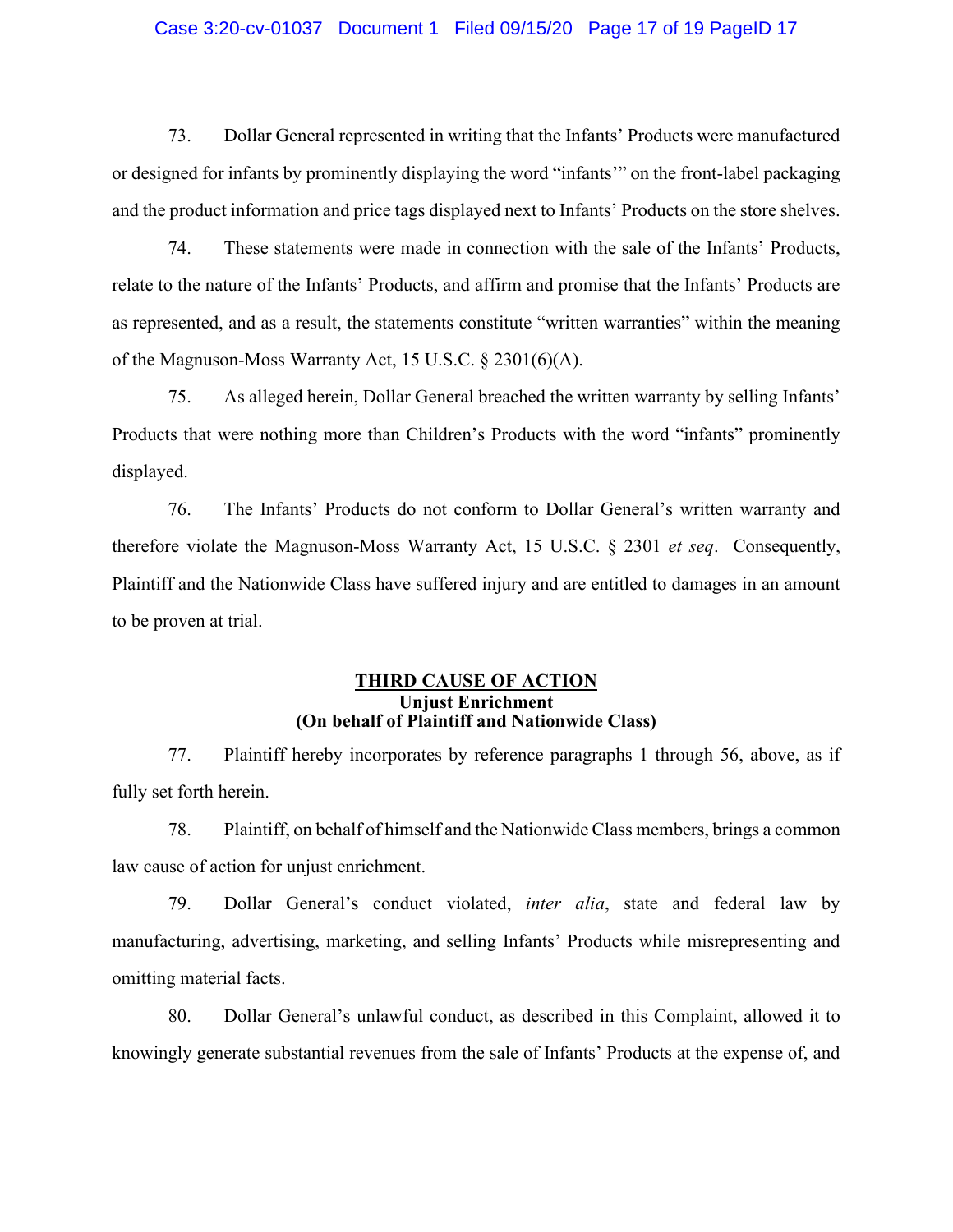#### Case 3:20-cv-01037 Document 1 Filed 09/15/20 Page 18 of 19 PageID 18

to the detriment of, Plaintiff and the Nationwide Class members. Dollar General's enrichment was unjust and thereby violated fundamental principles of justice, equity, and good conscience.

81. Plaintiff and the Nationwide Class members conferred significant financial benefits and paid substantial compensation to Dollar General for Infants' Products, which were not as Dollar General represented them to be.

82. Under Florida's common law principles of unjust enrichment, it is inequitable for Dollar General to retain the benefits or enrichment conferred on it by Plaintiff and the Nationwide Class members' overpayments.

83. Plaintiff and the Nationwide Class members seek disgorgement of all profits resulting from such overpayments and the establishment of a constructive trust from which Plaintiff and the Nationwide Class members may seek restitution.

## **PRAYER FOR RELIEF**

**WHEREFORE**, Plaintiff, on behalf of himself and the Classes, pray for judgment as follows:

- (a) Certifying that the action may be maintained as a Class Action and that Plaintiff be appointed as Class Representatives and its counsel as Class Counsel;
- (b) Declaring that Dollar General is financially responsible for notifying the members of the Class of the pendency of this suit;
- (c) Declaring that Dollar General has committed the violations of law alleged herein;
- (d) Providing for any and all injunctive relief the Court deems appropriate;
- (e) Awarding statutory damages in the maximum amount permitted by law;
- (f) Awarding monetary damages, including but not limited to, compensatory, incidental, and/or consequential damages in an amount to be determined by the Court or jury, in accordance with applicable law;
- (g) Providing for any and all equitable or monetary relief the Court deems appropriate;
- (h) Awarding Plaintiff his reasonable fees and expenses of suit, including attorneys' fees;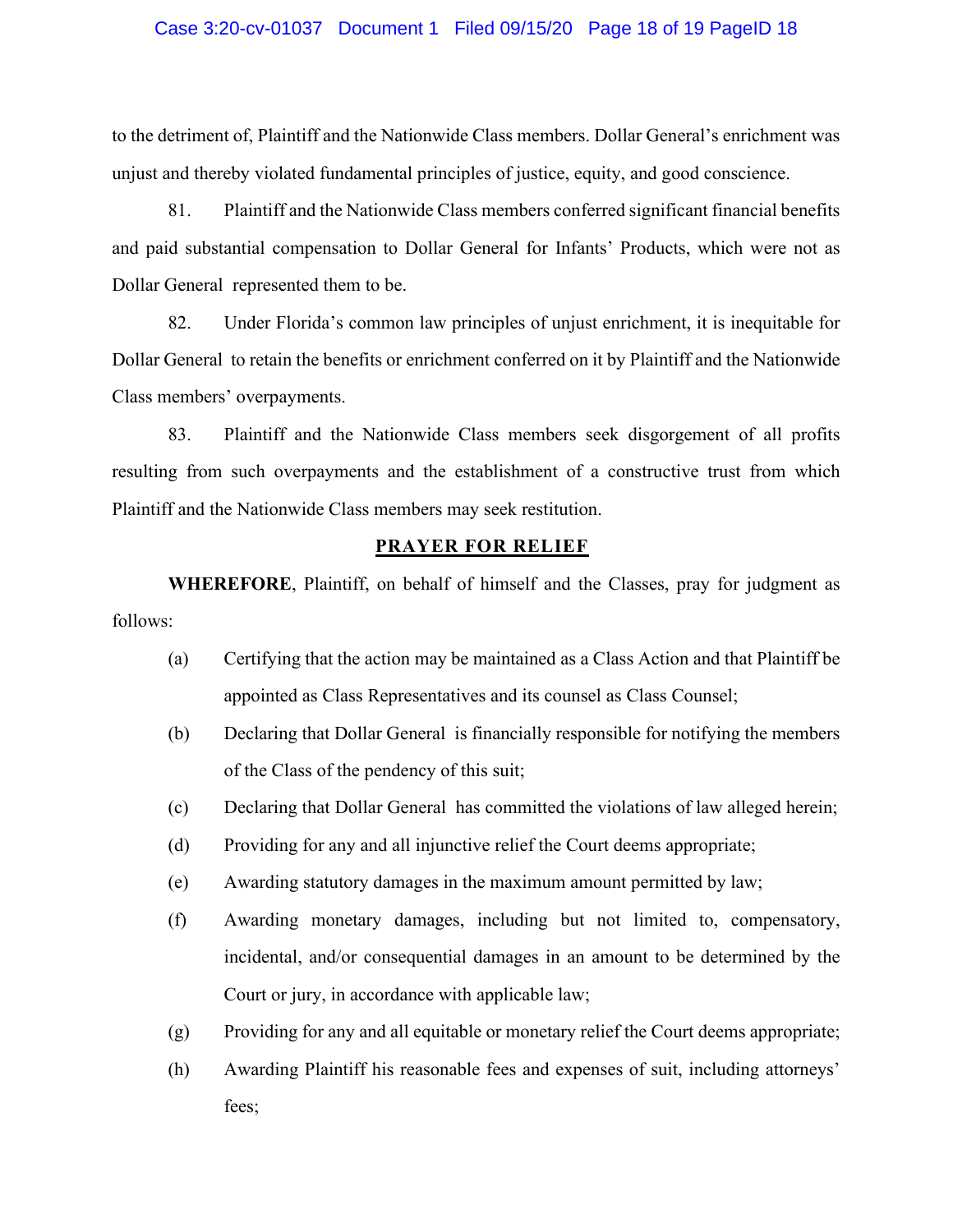- (i) Awarding Plaintiff pre-judgment interest and post-judgment interest, to the extent permitted by law; and
- (j) Providing such other relief as this Court may deem just and proper.

## **DEMAND FOR JURY TRIAL**

Plaintiff demands a trial by jury on all issues so triable.

Dated: September 15, 2020

### By: */s/ Rachel Dapeer*

**DAPEER LAW, P.A.** Rachel Dapeer, Esq. Florida Bar No. 108039 300 S. Biscayne Blvd, #2704 Miami, FL 33131 Telephone: 305-610-5223 rachel@dapeer.com

## **SHAMIS & GENTILE, P.A.**

Andrew J. Shamis Florida Bar No. 101754 14 NE 1st Ave., Suite 1205 Miami, FL 33132 Telephone (305) 479-2299 Facsimile (786) 623-0915 Email: [efilings@shamisgentile.com](mailto:efilings@shamisgentile.com)

## **EDELSBERG LAW, PA**

Scott Edelsberg, Esq. Florida Bar No. 0100537 [scott@edelsberglaw.com](mailto:scott@edelsberglaw.com)  $20900 \text{ NE } 30^{\text{th}}$  Avenue, Suite 417 Aventura, FL 33180 Telephone: (305) 975-3320

### **PEARSON, SIMON & WARSHAW, LLP**

Melissa S. Weiner (*Pro Hac Vice forthcoming*) mweiner@pswlaw.com 800 LaSalle Avenue, Suite 2150 Minneapolis, Minnesota 55402 Telephone: (612) 389-0600 Facsimile: (612) 389-0610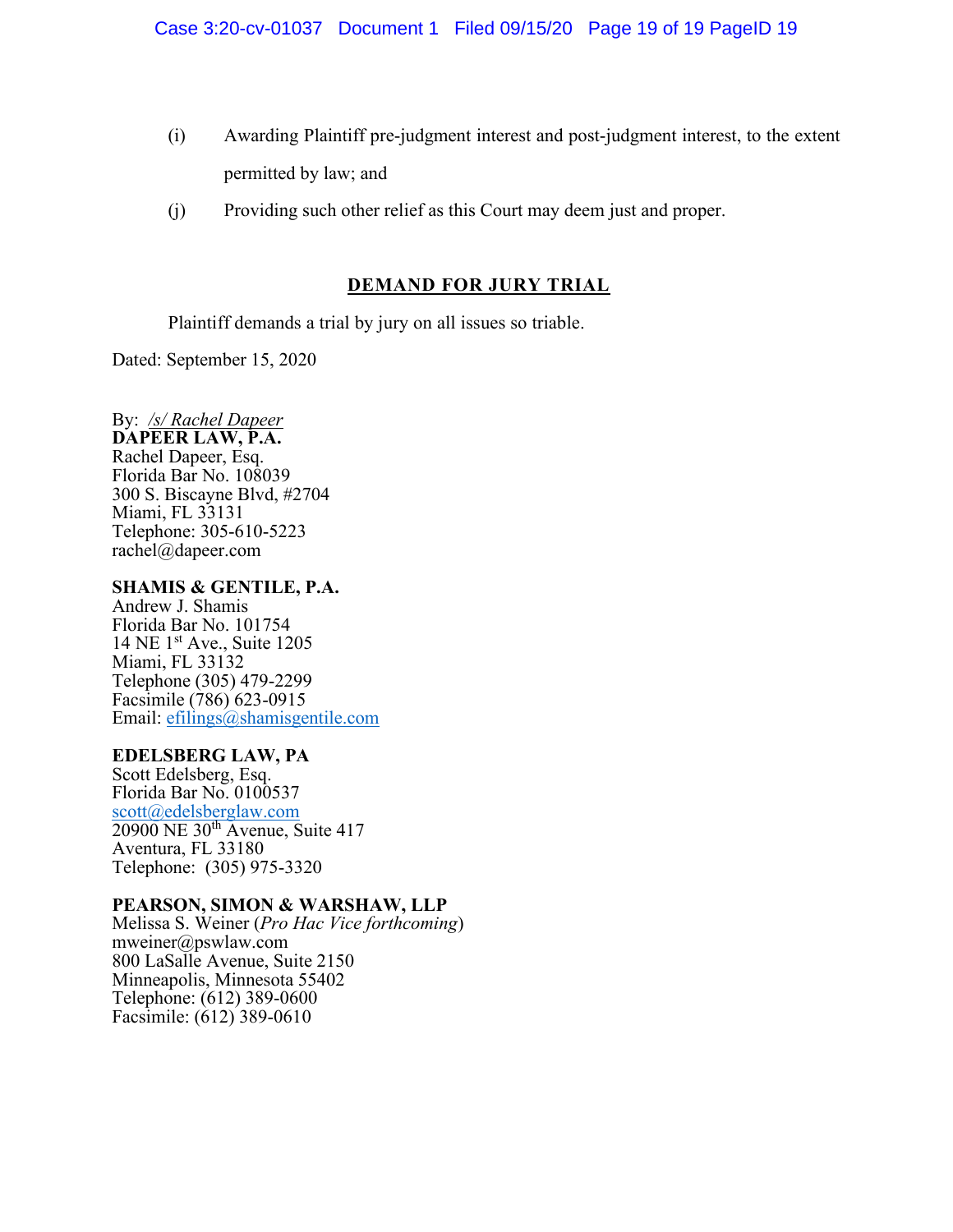# JS 44 (Rev. 09/19) **CIVIL COVER SHEET** Case 3:20-cv-01037 Document 1-1 Filed 09/15/20 Page 1 of 1 PageID 20

The JS 44 civil cover sheet and the information contained herein neither replace nor supplement the filing and service of pleadings or other papers as required by law, except as provided by local rules of court. This form,

| I. (a) PLAINTIFFS<br>DAVID LEVY, individually and on behalf of all others<br>similarly situated,                                                                                                                                                                                                                                                                                                                                                                                                                                                                                                                                                              |                                                                                                                                                                                                                                                                                                                                                                                                                                                                                                                                                                                                                                                 |                                                                                                                                                                                                                                                                                                                                                                                                                                                                                                                                                                                                                                                                                                          |  | DEFENDANTS<br>DOLGENCORP,LLC, DOLLAR GENERAL CORP., and DG RETAIL,<br><b>LLC</b>                                                                                                                                                                                                                                                                                                                                     |                                                                                                                                                                      |                                                                                                                                                                                                                                                                                                                                          |                                                                                                                                                                                                                                                                                                                                                                                                                                                                                                                                                                                                                    |                                                                                                                  |                 |
|---------------------------------------------------------------------------------------------------------------------------------------------------------------------------------------------------------------------------------------------------------------------------------------------------------------------------------------------------------------------------------------------------------------------------------------------------------------------------------------------------------------------------------------------------------------------------------------------------------------------------------------------------------------|-------------------------------------------------------------------------------------------------------------------------------------------------------------------------------------------------------------------------------------------------------------------------------------------------------------------------------------------------------------------------------------------------------------------------------------------------------------------------------------------------------------------------------------------------------------------------------------------------------------------------------------------------|----------------------------------------------------------------------------------------------------------------------------------------------------------------------------------------------------------------------------------------------------------------------------------------------------------------------------------------------------------------------------------------------------------------------------------------------------------------------------------------------------------------------------------------------------------------------------------------------------------------------------------------------------------------------------------------------------------|--|----------------------------------------------------------------------------------------------------------------------------------------------------------------------------------------------------------------------------------------------------------------------------------------------------------------------------------------------------------------------------------------------------------------------|----------------------------------------------------------------------------------------------------------------------------------------------------------------------|------------------------------------------------------------------------------------------------------------------------------------------------------------------------------------------------------------------------------------------------------------------------------------------------------------------------------------------|--------------------------------------------------------------------------------------------------------------------------------------------------------------------------------------------------------------------------------------------------------------------------------------------------------------------------------------------------------------------------------------------------------------------------------------------------------------------------------------------------------------------------------------------------------------------------------------------------------------------|------------------------------------------------------------------------------------------------------------------|-----------------|
| Clay County, FL<br><b>(b)</b> County of Residence of First Listed Plaintiff<br>(EXCEPT IN U.S. PLAINTIFF CASES)                                                                                                                                                                                                                                                                                                                                                                                                                                                                                                                                               |                                                                                                                                                                                                                                                                                                                                                                                                                                                                                                                                                                                                                                                 |                                                                                                                                                                                                                                                                                                                                                                                                                                                                                                                                                                                                                                                                                                          |  | Davidson and Sumner, TN<br>County of Residence of First Listed Defendant<br>(IN U.S. PLAINTIFF CASES ONLY)<br>IN LAND CONDEMNATION CASES, USE THE LOCATION OF THE TRACT OF LAND INVOLVED.<br>NOTE:                                                                                                                                                                                                                   |                                                                                                                                                                      |                                                                                                                                                                                                                                                                                                                                          |                                                                                                                                                                                                                                                                                                                                                                                                                                                                                                                                                                                                                    |                                                                                                                  |                 |
| (C) Attorneys (Firm Name, Address, and Telephone Number)<br>RACHEL DAPEER<br>Dapeer Law, P.A.<br>300 S. Biscayne Blvd., #2704 Miami, FL 33131 305-610-5223                                                                                                                                                                                                                                                                                                                                                                                                                                                                                                    |                                                                                                                                                                                                                                                                                                                                                                                                                                                                                                                                                                                                                                                 |                                                                                                                                                                                                                                                                                                                                                                                                                                                                                                                                                                                                                                                                                                          |  | Attorneys (If Known)                                                                                                                                                                                                                                                                                                                                                                                                 |                                                                                                                                                                      |                                                                                                                                                                                                                                                                                                                                          |                                                                                                                                                                                                                                                                                                                                                                                                                                                                                                                                                                                                                    |                                                                                                                  |                 |
| <b>II. BASIS OF JURISDICTION</b> (Place an "X" in One Box Only)                                                                                                                                                                                                                                                                                                                                                                                                                                                                                                                                                                                               |                                                                                                                                                                                                                                                                                                                                                                                                                                                                                                                                                                                                                                                 |                                                                                                                                                                                                                                                                                                                                                                                                                                                                                                                                                                                                                                                                                                          |  | <b>III. CITIZENSHIP OF PRINCIPAL PARTIES</b> (Place an "X" in One Box for Plaintiff                                                                                                                                                                                                                                                                                                                                  |                                                                                                                                                                      |                                                                                                                                                                                                                                                                                                                                          |                                                                                                                                                                                                                                                                                                                                                                                                                                                                                                                                                                                                                    |                                                                                                                  |                 |
| $\Box$ 1 U.S. Government<br><b>3</b> Federal Question<br>Plaintiff<br>(U.S. Government Not a Party)                                                                                                                                                                                                                                                                                                                                                                                                                                                                                                                                                           |                                                                                                                                                                                                                                                                                                                                                                                                                                                                                                                                                                                                                                                 |                                                                                                                                                                                                                                                                                                                                                                                                                                                                                                                                                                                                                                                                                                          |  | (For Diversity Cases Only)<br>PTF<br>$\mathbf{X}$ 1<br>Citizen of This State                                                                                                                                                                                                                                                                                                                                         | <b>DEF</b><br>$\Box$ 1                                                                                                                                               | Incorporated or Principal Place<br>of Business In This State                                                                                                                                                                                                                                                                             | and One Box for Defendant)                                                                                                                                                                                                                                                                                                                                                                                                                                                                                                                                                                                         | <b>PTF</b><br>$\Box$ 4                                                                                           | DEF<br>$\Box$ 4 |
| $\Box$ 2 U.S. Government<br>Defendant                                                                                                                                                                                                                                                                                                                                                                                                                                                                                                                                                                                                                         | $\mathbf{\times}$ 4 Diversity<br>(Indicate Citizenship of Parties in Item III)                                                                                                                                                                                                                                                                                                                                                                                                                                                                                                                                                                  |                                                                                                                                                                                                                                                                                                                                                                                                                                                                                                                                                                                                                                                                                                          |  | Citizen of Another State<br>Incorporated and Principal Place<br>$\Box$ 5<br>$\Box$ 2<br>$\Box$ 2<br>of Business In Another State<br>$\Box$ 3                                                                                                                                                                                                                                                                         |                                                                                                                                                                      |                                                                                                                                                                                                                                                                                                                                          |                                                                                                                                                                                                                                                                                                                                                                                                                                                                                                                                                                                                                    | $\mathbf{\times}$ 5<br>$\Box$ 6                                                                                  |                 |
|                                                                                                                                                                                                                                                                                                                                                                                                                                                                                                                                                                                                                                                               |                                                                                                                                                                                                                                                                                                                                                                                                                                                                                                                                                                                                                                                 |                                                                                                                                                                                                                                                                                                                                                                                                                                                                                                                                                                                                                                                                                                          |  | Citizen or Subject of a<br>Foreign Country                                                                                                                                                                                                                                                                                                                                                                           |                                                                                                                                                                      | $\Box$ 3 Foreign Nation                                                                                                                                                                                                                                                                                                                  |                                                                                                                                                                                                                                                                                                                                                                                                                                                                                                                                                                                                                    | $\Box$ 6                                                                                                         |                 |
| <b>IV. NATURE OF SUIT</b> (Place an "X" in One Box Only)<br><b>CONTRACT</b>                                                                                                                                                                                                                                                                                                                                                                                                                                                                                                                                                                                   |                                                                                                                                                                                                                                                                                                                                                                                                                                                                                                                                                                                                                                                 | <b>TORTS</b>                                                                                                                                                                                                                                                                                                                                                                                                                                                                                                                                                                                                                                                                                             |  | <b>FORFEITURE/PENALTY</b>                                                                                                                                                                                                                                                                                                                                                                                            | <b>BANKRUPTCY</b>                                                                                                                                                    |                                                                                                                                                                                                                                                                                                                                          | Click here for: Nature of Suit Code Descriptions.<br><b>OTHER STATUTES</b>                                                                                                                                                                                                                                                                                                                                                                                                                                                                                                                                         |                                                                                                                  |                 |
| $\Box$ 110 Insurance<br>$\Box$ 120 Marine<br>$\Box$ 130 Miller Act<br>$\Box$ 140 Negotiable Instrument<br>$\Box$ 150 Recovery of Overpayment<br>& Enforcement of Judgment<br>□ 151 Medicare Act<br>□ 152 Recovery of Defaulted<br><b>Student Loans</b><br>(Excludes Veterans)<br>$\Box$ 153 Recovery of Overpayment<br>of Veteran's Benefits<br>$\Box$ 160 Stockholders' Suits<br>190 Other Contract<br>195 Contract Product Liability<br>$\Box$ 196 Franchise<br><b>REAL PROPERTY</b><br>210 Land Condemnation<br>220 Foreclosure<br>□ 230 Rent Lease & Ejectment<br>□ 240 Torts to Land<br>$\Box$ 245 Tort Product Liability<br>290 All Other Real Property | PERSONAL INJURY<br>$\Box$ 310 Airplane<br>□ 315 Airplane Product<br>Liability<br>$\Box$ 320 Assault, Libel &<br>Slander<br>□ 330 Federal Employers'<br>Liability<br>$\Box$ 340 Marine<br>345 Marine Product<br>Liability<br>□ 350 Motor Vehicle<br>□ 355 Motor Vehicle<br><b>Product Liability</b><br>360 Other Personal<br>Injury<br>□ 362 Personal Injury -<br>Medical Malpractice<br><b>CIVIL RIGHTS</b><br>$\Box$ 440 Other Civil Rights<br>$\Box$ 441 Voting<br>$\square$ 442 Employment<br>$\Box$ 443 Housing/<br>Accommodations<br>445 Amer. w/Disabilities -<br>Employment<br>$\Box$ 446 Amer. w/Disabilities<br>Other<br>448 Education | PERSONAL INJURY<br>$\Box$ 365 Personal Injury -<br>Product Liability<br>367 Health Care/<br>Pharmaceutical<br>Personal Injury<br>Product Liability<br>□ 368 Asbestos Personal<br><b>Injury Product</b><br>Liability<br>PERSONAL PROPERTY<br>370 Other Fraud<br>$\Box$ 371 Truth in Lending<br>380 Other Personal<br>Property Damage<br>385 Property Damage<br>Product Liability<br><b>PRISONER PETITIONS</b><br><b>Habeas Corpus:</b><br>463 Alien Detainee<br>$\Box$ 510 Motions to Vacate<br>Sentence<br>$\Box$ 530 General<br>□ 535 Death Penalty<br>Other:<br>$\Box$ 540 Mandamus & Other<br>$\Box$ 550 Civil Rights<br>555 Prison Condition<br>560 Civil Detainee -<br>Conditions of<br>Confinement |  | 5 625 Drug Related Seizure<br>of Property 21 USC 881<br>$\Box$ 690 Other<br><b>LABOR</b><br>710 Fair Labor Standards<br>Act<br>720 Labor/Management<br>Relations<br>740 Railway Labor Act<br>751 Family and Medical<br>Leave Act<br>790 Other Labor Litigation<br>791 Employee Retirement<br>Income Security Act<br><b>IMMIGRATION</b><br>1462 Naturalization Application<br>$\Box$ 465 Other Immigration<br>Actions | □ 423 Withdrawal<br>$\Box$ 820 Copyrights<br>$\Box$ 830 Patent<br>□ 840 Trademark<br>$\Box$ 861 HIA (1395ff)<br>$\Box$ 864 SSID Title XVI<br>$\Box$ 865 RSI (405(g)) | $\Box$ 422 Appeal 28 USC 158<br>28 USC 157<br><b>PROPERTY RIGHTS</b><br>□ 835 Patent - Abbreviated<br>New Drug Application<br><b>SOCIAL SECURITY</b><br>$\Box$ 862 Black Lung (923)<br>$\Box$ 863 DIWC/DIWW (405(g))<br><b>FEDERAL TAX SUITS</b><br>7 870 Taxes (U.S. Plaintiff<br>or Defendant)<br>□ 871 IRS-Third Party<br>26 USC 7609 | 375 False Claims Act<br>$\Box$ 376 Qui Tam (31 USC<br>3729(a)<br>1 400 State Reapportionment<br>$\Box$ 410 Antitrust<br>$\Box$ 430 Banks and Banking<br>$\Box$ 450 Commerce<br>$\Box$ 460 Deportation<br>□ 470 Racketeer Influenced and<br>480 Consumer Credit<br>485 Telephone Consumer<br>□ 490 Cable/Sat TV<br>□ 850 Securities/Commodities/<br>Exchange<br>□ 890 Other Statutory Actions<br>□ 891 Agricultural Acts<br>□ 893 Environmental Matters<br>$\Box$ 895 Freedom of Information<br>Act<br>□ 896 Arbitration<br>99 Administrative Procedure<br>$\Box$ 950 Constitutionality of<br><b>State Statutes</b> | Corrupt Organizations<br>$(15$ USC 1681 or 1692)<br>Protection Act<br>Act/Review or Appeal of<br>Agency Decision |                 |
| V. ORIGIN (Place an "X" in One Box Only)<br>$\mathbf{X}$ 1 Original<br>Proceeding                                                                                                                                                                                                                                                                                                                                                                                                                                                                                                                                                                             | $\Box$ 2 Removed from<br>$\Box$ 3<br><b>State Court</b>                                                                                                                                                                                                                                                                                                                                                                                                                                                                                                                                                                                         | Remanded from<br>Appellate Court                                                                                                                                                                                                                                                                                                                                                                                                                                                                                                                                                                                                                                                                         |  | $\Box$ 4 Reinstated or<br>$\Box$ 5 Transferred from<br>Reopened<br>(specify)                                                                                                                                                                                                                                                                                                                                         | Another District                                                                                                                                                     | $\Box$ 6 Multidistrict<br>Litigation -<br>Transfer                                                                                                                                                                                                                                                                                       |                                                                                                                                                                                                                                                                                                                                                                                                                                                                                                                                                                                                                    | $\Box$ 8 Multidistrict<br>Litigation -<br>Direct File                                                            |                 |
| VI. CAUSE OF ACTION                                                                                                                                                                                                                                                                                                                                                                                                                                                                                                                                                                                                                                           | Brief description of cause:<br>Deceptive marketing and labeling                                                                                                                                                                                                                                                                                                                                                                                                                                                                                                                                                                                 | Class Action Fairness Act 28 U.S.C. § 1332                                                                                                                                                                                                                                                                                                                                                                                                                                                                                                                                                                                                                                                               |  | Cite the U.S. Civil Statute under which you are filing (Do not cite jurisdictional statutes unless diversity):                                                                                                                                                                                                                                                                                                       |                                                                                                                                                                      |                                                                                                                                                                                                                                                                                                                                          |                                                                                                                                                                                                                                                                                                                                                                                                                                                                                                                                                                                                                    |                                                                                                                  |                 |
| <b>VII. REQUESTED IN</b><br><b>COMPLAINT:</b>                                                                                                                                                                                                                                                                                                                                                                                                                                                                                                                                                                                                                 | UNDER RULE 23, F.R.Cv.P.                                                                                                                                                                                                                                                                                                                                                                                                                                                                                                                                                                                                                        | <b>EX</b> CHECK IF THIS IS A CLASS ACTION                                                                                                                                                                                                                                                                                                                                                                                                                                                                                                                                                                                                                                                                |  | <b>DEMAND \$</b>                                                                                                                                                                                                                                                                                                                                                                                                     |                                                                                                                                                                      | CHECK YES only if demanded in complaint:<br><b>JURY DEMAND:</b>                                                                                                                                                                                                                                                                          | <b>X</b> Yes                                                                                                                                                                                                                                                                                                                                                                                                                                                                                                                                                                                                       | ⊐No                                                                                                              |                 |
| VIII. RELATED CASE(S)<br>IF ANY                                                                                                                                                                                                                                                                                                                                                                                                                                                                                                                                                                                                                               | (See instructions):                                                                                                                                                                                                                                                                                                                                                                                                                                                                                                                                                                                                                             | <b>JUDGE</b>                                                                                                                                                                                                                                                                                                                                                                                                                                                                                                                                                                                                                                                                                             |  |                                                                                                                                                                                                                                                                                                                                                                                                                      |                                                                                                                                                                      | DOCKET NUMBER                                                                                                                                                                                                                                                                                                                            |                                                                                                                                                                                                                                                                                                                                                                                                                                                                                                                                                                                                                    |                                                                                                                  |                 |
| <b>DATE</b><br>09/15/2020<br><b>FOR OFFICE USE ONLY</b>                                                                                                                                                                                                                                                                                                                                                                                                                                                                                                                                                                                                       |                                                                                                                                                                                                                                                                                                                                                                                                                                                                                                                                                                                                                                                 | SIGNATURE OF ATTORNEY OF RECORD<br>/s/ Rachel Dapeer                                                                                                                                                                                                                                                                                                                                                                                                                                                                                                                                                                                                                                                     |  |                                                                                                                                                                                                                                                                                                                                                                                                                      |                                                                                                                                                                      |                                                                                                                                                                                                                                                                                                                                          |                                                                                                                                                                                                                                                                                                                                                                                                                                                                                                                                                                                                                    |                                                                                                                  |                 |
| <b>RECEIPT#</b>                                                                                                                                                                                                                                                                                                                                                                                                                                                                                                                                                                                                                                               | <b>AMOUNT</b>                                                                                                                                                                                                                                                                                                                                                                                                                                                                                                                                                                                                                                   | <b>APPLYING IFP</b>                                                                                                                                                                                                                                                                                                                                                                                                                                                                                                                                                                                                                                                                                      |  | <b>JUDGE</b>                                                                                                                                                                                                                                                                                                                                                                                                         |                                                                                                                                                                      | MAG. JUDGE                                                                                                                                                                                                                                                                                                                               |                                                                                                                                                                                                                                                                                                                                                                                                                                                                                                                                                                                                                    |                                                                                                                  |                 |
| <b>Print</b>                                                                                                                                                                                                                                                                                                                                                                                                                                                                                                                                                                                                                                                  | <b>Save As</b>                                                                                                                                                                                                                                                                                                                                                                                                                                                                                                                                                                                                                                  |                                                                                                                                                                                                                                                                                                                                                                                                                                                                                                                                                                                                                                                                                                          |  |                                                                                                                                                                                                                                                                                                                                                                                                                      |                                                                                                                                                                      |                                                                                                                                                                                                                                                                                                                                          | <b>Reset</b>                                                                                                                                                                                                                                                                                                                                                                                                                                                                                                                                                                                                       |                                                                                                                  |                 |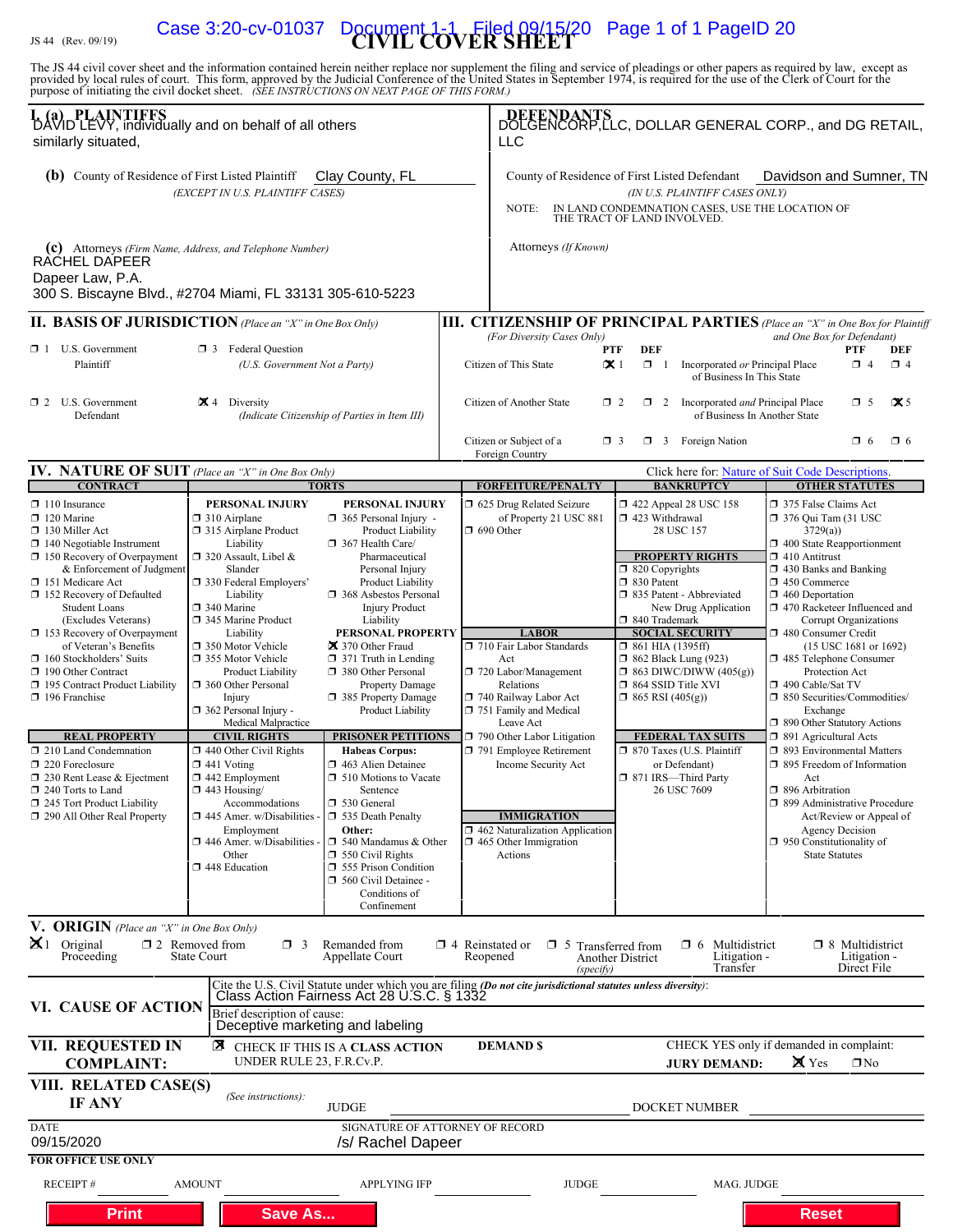Case 3:20-cv-01037 Document 1-2 Filed 09/15/20 Page 1 of 2 PageID 21

AO 440 (Rev. 06/12) Summons in a Civil Action

## UNITED STATES DISTRICT COURT

for the

) ) ) ) ) ) ) ) ) ) ) )

v. Civil Action No.

Middle District of Florida

| DAVID LEVY,<br>individually and on behalf of all others similarly<br>situated, |  |
|--------------------------------------------------------------------------------|--|
| $\mathbf{D1}$ $\cdots$ $\mathbf{C}$                                            |  |

*Plaintiff(s)*

DOLGENCORP, LLC, DOLLAR GENERAL CORP., and DG RETAIL, LLC

*Defendant(s)*

#### **SUMMONS IN A CIVIL ACTION**

To: *(Defendant's name and address)* DOLGENCORP, LLC Corporation Service Company- Registered Agent 1201 Hays Street Tallahassee, FL 32301-2525

A lawsuit has been filed against you.

Within 21 days after service of this summons on you (not counting the day you received it) — or 60 days if you are the United States or a United States agency, or an officer or employee of the United States described in Fed. R. Civ. P. 12 (a)(2) or  $(3)$  — you must serve on the plaintiff an answer to the attached complaint or a motion under Rule 12 of the Federal Rules of Civil Procedure. The answer or motion must be served on the plaintiff or plaintiff's attorney, whose name and address are: Rachel Dapeer

Edelsberg Law, P.A. 20900 NE 30th Ave., Suite 417 Aventura, FL 33180

If you fail to respond, judgment by default will be entered against you for the relief demanded in the complaint. You also must file your answer or motion with the court.

*CLERK OF COURT*

Date:

*Signature of Clerk or Deputy Clerk*